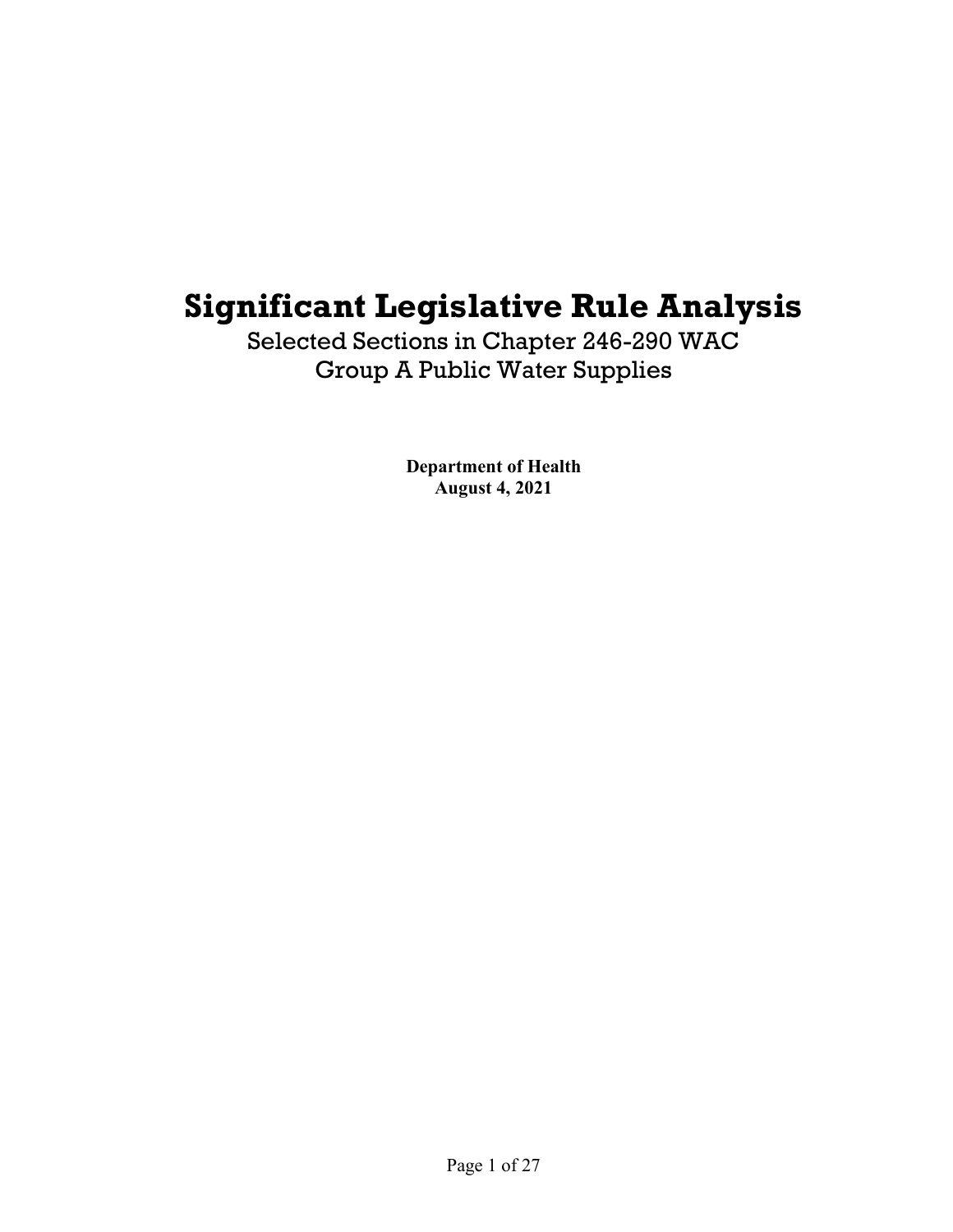# **Section 1: Describe the proposed rule, including a brief history of the issue, and explain why the proposed rule is needed.**

# **Background**

More than 6.2 million Washington residents get their drinking water from Group A public water systems (Group A water systems). In Washington State, the [State Board of Health](https://sboh.wa.gov/) (board) regulates Group A water systems under [Revised Code of Washington \(RCW\) 43.20.050.](https://app.leg.wa.gov/rcw/default.aspx?cite=43.20.050)

Under [RCW 70A.125.080,](https://apps.leg.wa.gov/rcw/default.aspx?cite=70A.125.080) the Washington State Department of Health (department) is directed to administer a Group A drinking water program with at least the elements necessary to assume primary enforcement responsibility of the federal Safe Drinking Water Act.

The department administers the Group A drinking water program and regulates Group A water systems with a formal agreement with the U.S. Environmental Protection Agency ((EPA) known as "primacy". The department's other authorities to regulate Group A water systems come from state laws, like those mentioned above, and Washington Administrative Code (WAC), like the Group A public water supplies rule, [chapter](https://apps.leg.wa.gov/wac/default.aspx?cite=246-290)  [246-290](https://apps.leg.wa.gov/wac/default.aspx?cite=246-290) WAC, which the board is proposing to amend at this time. The department and the board work closely on rulemaking projects, with the department providing expertise, resources, and recommendations to the board. Ultimately, it is the board that has the authority to adopt the proposed changes in this rule.

The board accepted a petition from Toxic Free Future and nine other organizations on October 11, 2017, to set drinking water standards for per- and polyfluoroalkyl substances (PFAS) in chapter 246-290 WAC.

PFAS are chemicals that have been used in industry and consumer products such as carpeting, apparels, upholstery, food paper wrappings, fire-fighting foams, and metal plating worldwide since the 1950s. Wide use combined with their persistent and bioaccumulative properties have led to widespread detection of perfluorooctanoic acid (PFOA), perfluorooctane sulfonic acid (PFOS), perfluorohexane sulfonic acid (PFHxS), and perfluorononanoic acid (PFNA) in the blood serum of the general U.S. population <sup>[1](#page-1-0)</sup>. Average serum levels of PFAS may be more than 100 times higher than national norms in communities exposed via contaminated drinking water<sup>[2](#page-1-1)</sup>. A recent Center for Disease Control (CDC)/ Agency for Toxic Substances and Disease Registry (ATSDR) study in the community of Airway Heights, Washington showed that study participants had mean serum levels of PFHxS that were 60 times higher than national norms even two years after PFAS contamination had been fully mitigated in their community drinking water<sup>[3](#page-1-2)</sup>. Mean serum levels of PFOS and PFOA in participant's serum were 10 and six times higher than national norms, respectively.

Health concerns about PFAS stem from the wide range of adverse effects observed in animal testing. Effects of the best studied PFAS include liver, kidney, thyroid and immune toxicity; developmental and reproductive toxicity, hormone disruption and tumors in certain organs like the liver<sup>[4](#page-1-3)</sup>. The specific profile of effects and the weight of evidence varies by the PFAS examined.

<span id="page-1-0"></span><sup>1</sup> CDC - NHANES, Fourth Report on Human Exposure to Environmental Chemicals, Updated Tables, (January 2019), C.f.D.C.a. Prevention, Editor. 2019, U.S. Department of Health and Human Services, Centers for Disease Control and Prevention: Atlanta, GA.

<span id="page-1-1"></span><sup>2</sup> Frisbee, S.J., et al., *Perfluorooctanoic acid, perfluorooctanesulfonate, and serum lipids in children and adolescents: results from the C8 Health Project.* Arch Pediatr Adolesc Med, 2010. **164**(9): p. 860-9; Li, Y., et al., *Half-lives of PFOS, PFHxS and PFOA after end of exposure to contaminated drinking water.* Occup Environ Med, 2018. **75**(1): p. 46-51; Pitter, G., et al., *Serum Levels of Perfluoroalkyl Substances (PFAS) in Adolescents and Young Adults Exposed to Contaminated Drinking Water in the Veneto Region, Italy: A Cross-Sectional Study Based on a Health Surveillance Program.* Environ Health Perspect, 2020. **128**(2): doi.org/10.1289/EHP5337.

<span id="page-1-2"></span><sup>3</sup> CDC/ATSDR PFAS Exposure Assessment Community Level Results for Spokane County (WA) near Fairchild Air Force Base, 2020 <https://www.atsdr.cdc.gov/pfas/communities/factsheet/Spokane-County-Community-Level-Results-Factsheet.html>

<span id="page-1-3"></span><sup>&</sup>lt;sup>4</sup> Agency for Toxic Substances and Disease Registry (ATSDR), Toxicological Profile for Perfluoroalkyls May 2021, U.S. Department of Health and Human Services: Atlanta. p 993 https://www.atsdr.cdc.gov/toxprofiles/tp200.pdf; EPA, *Drinking Water Health Advisory for Perfluorooctanoic Acid (PFOA)*. 2016, Environmental Protection Agency: Washington, D.C. p. 103; EPA, *Drinking Water Health Advisory of Perfluoroctane Sulfonate (PFOS)*, O.o. Water, Editor. 2016, Environmental Protection Agency; U.S. EPA. Human Health Toxicity Values for Perfluorobutane Sulfonic Acid and Related Compound Potassium Perfluorobutane Sulfonate. U.S.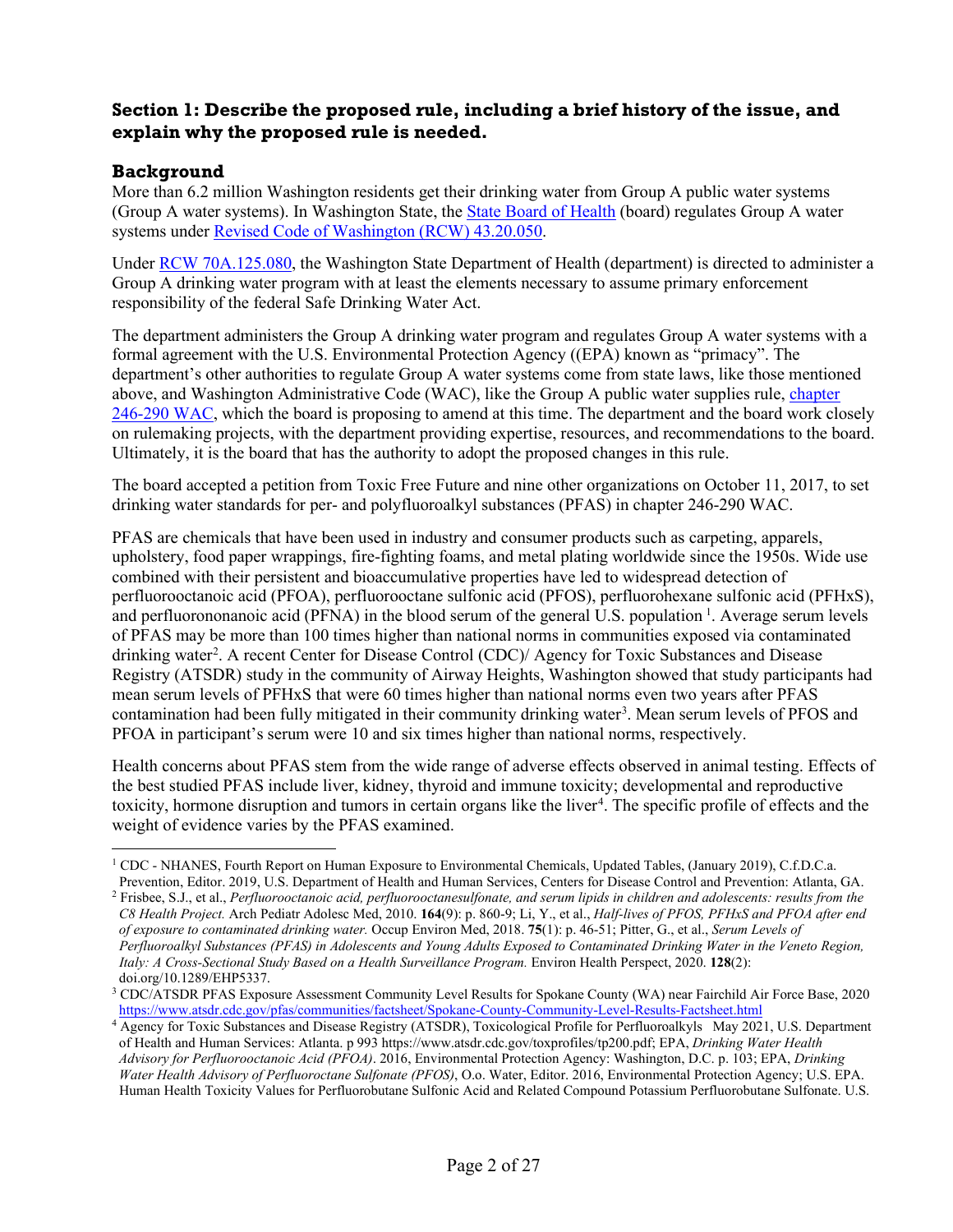Health researchers are still learning about how environmental exposure to PFAS might affect people's health. The strongest evidence from epidemiology indicates that some PFAS may increase serum cholesterol levels<sup>[5](#page-2-0)</sup>, alter liver enzyme levels<sup>[6](#page-2-1)</sup>, slightly lower birth weights<sup>[7](#page-2-2)</sup>, and reduce immune response to childhood vaccines<sup>[8](#page-2-3)</sup>. Outcomes with more limited evidence of an association with PFAS exposure include thyroid disease, hypertension disorders during pregnancy, reproductive problems, altered hormone levels, and metabolic issues<sup>[9](#page-2-4)</sup>. There is some evidence from occupational and non-occupational studies that PFOA may increase rates of kidney and testicular cancer<sup>10</sup>. Little health data are available for other PFAS.

Starting in 2002, PFAS have been detected in U.S. drinking water, primarily near manufacturing facilities, local fire departments, military bases and airports. Between 2013 and 2015, EPA required a representative number of Group A water systems to measure for six PFAS as part of the third Unregulated Contaminant Monitoring Rule (UCMR  $3)^{11}$ .

In Washington State, this UCMR 3 sampling included 132 water systems representing 94 percent of people served by Group A water systems. Additionally, voluntary testing by the Navy, Air Force, and Army has discovered additional drinking water contamination in private and public wells on or around four military bases between 2016 and 2020. Proactive testing by nearby public water systems has discovered additional wells that are impacted.

Environmental Protection Agency, Washington, DC, EPA/600/R-20/345F, 2021; National Toxicology Program (NTP), NTP Technical Report on the Toxicity Studies of Perfluoroalkyl Sulfonates (Perfluorobutane Sulfonic Acid, Perfluorohexane Sulfonate Potassium Salt, and Perfluorooctane Sulfonic Acid) Administered by Gavage to Sprague Dawley Rats P.H. Service, Editor. 2019, U.S. Department of Health and Human Services: Research Triangle Park, NC; National Toxicology Program (NTP), NTP Technical Report on the Toxicity Studies of Perfluoroalkyl Carboxylates (Perfluorohexanoic Acid, Perfluorooctanoic Acid, Perfluorononanoic Acid, and Perfluorodecanoic Acid) Administered by Gavage to Sprague Dawley Rats P.H. Service, Editor. 2019, U.S. Department of Health and Human Services: Research Triangle park, NC; NJDWQI, Health-based Maximum Contaminant Level Support Document: Perfluorononanoic acid (PFNA) 2015, New Jersey Drinking Water Quality Institute Health Effects Subcommittee.

<span id="page-2-0"></span><sup>&</sup>lt;sup>5</sup> Frisbee, S.J., et al., Perfluorooctanoic acid, perfluorooctanesulfonate, and serum lipids in children and adolescents: results from the C8 Health Project. Arch Pediatr Adolesc Med, 2010. 164(9): p. 860-9; Graber, J.M., et al., Per and polyfluoroalkyl substances (PFAS) blood levels after contamination of a community water supply and comparison with 2013-2014 NHANES. J Expo Sci Environ Epidemiol, 2019. 29(2): p. 172-182; Li, Y., et al., Associations between perfluoroalkyl substances and serum lipids in a Swedish adult population with contaminated drinking water. Environ Health, 2020. 19(1): p. 33.

<span id="page-2-1"></span><sup>6</sup> Bassler, J., et al., *Environmental perfluoroalkyl acid exposures are associated with liver disease characterized by apoptosis and altered serum adipocytokines.* Environ Pollut, 2019. **247**: p. 1055-1063; Salihovic, S., et al., *Changes in markers of liver function in relation to changes in perfluoroalkyl substances - A longitudinal study.* Environ Int, 2018. **117**: p. 196-203; Salihovic, S., et al., *Changes in markers of liver function in relation to changes in perfluoroalkyl substances - A longitudinal study.* Environ Int, 2018. **117**: p. 196-203; Gallo, V., et al., Serum perfluorooctanoate (PFOA) and perfluorooctane sulfonate (PFOS) concentrations and liver function biomarkers in a population with elevated PFOA exposure. Environ Health Perspect, 2012. 120(5): p. 655-60.

<span id="page-2-2"></span><sup>7</sup> Johnson, P.I., et al., The Navigation Guide - evidence-based medicine meets environmental health: systematic review of human evidence for PFOA effects on fetal growth. Environ Health Perspect, 2014. 122(10): p. 1028-39; Meng, Q., et al., Prenatal Exposure to Perfluoroalkyl Substances and Birth Outcomes; An Updated Analysis from the Danish National Birth Cohort. Int J Environ Res Public Health, 2018. 15(9); Wikstrom, S., et al., Maternal serum levels of perfluoroalkyl substances in early pregnancy and offspring birth weight. Pediatr Res, 2019.

<span id="page-2-3"></span><sup>8</sup> National Toxicology Program (NTP), Systematic Review of Immunotoxicity Associated with Exposure to Perfluorooctanoic acid (PFOA) or Perfluoroctane Sulfonate (PFOS). 2016, National Toxicology Program, U.S. Department of Health and Human Services; DeWitt, J.C., S.J. Blossom, and L.A. Schaider, Exposure to per-fluoroalkyl and polyfluoroalkyl substances leads to immunotoxicity: epidemiological and toxicological evidence. J Expo Sci Environ Epidemiol, 2019. 29(2): p. 148-156; Grandjean, P., et al., Serum Vaccine Antibody Concentrations in Adolescents Exposed to Perfluorinated Compounds. Environ Health Perspect, 2017. 125(7): p. 077018; Abraham, K., et al., Internal exposure to perfluoroalkyl substances (PFASs) and biological markers in 101 healthy 1-year-old children: associations between levels of perfluorooctanoic acid (PFOA) and vaccine response. Arch Toxicol, 2020; Timmermann, C.A.G., et al., Serum Perfluoroalkyl Substances, Vaccine Responses, and Morbidity in a Cohort of Guinea-Bissau Children. 2020. 128(8): p. 087002.

<span id="page-2-4"></span><sup>9</sup> Fenton, S.E., et al., Per- and Polyfluoroalkyl Substance Toxicity and Human Health Review: Current State of Knowledge and Strategies for Informing Future Research. Environ Toxicol Chem, 2021. 40(3): p. 606-630; C8 Science Panel. *C8 Probable Link Reports*. 2012 11/28/2013; Available from[: http://www.c8sciencepanel.org/prob\\_link.html.](http://www.c8sciencepanel.org/prob_link.html)

<span id="page-2-5"></span><sup>&</sup>lt;sup>10</sup> IARC, Some Chemicals Used as Solvents and in Polymer Manufacture, in IARC Monographs on the Identification of Carcinogenic Hazards to Humans. Volume 110. 2017, International Agency for Research on Cancer (IARC): Lyon, France; Shearer, J.J., et al., *Serum concentrations of per- and polyfluoroalkyl substances and risk of renal cell carcinoma.* J Natl Cancer Inst, 2020.

<span id="page-2-6"></span><sup>&</sup>lt;sup>11</sup> EPAs UCMR 3 Webpage: <https://www.epa.gov/dwucmr/third-unregulated-contaminant-monitoring-rule>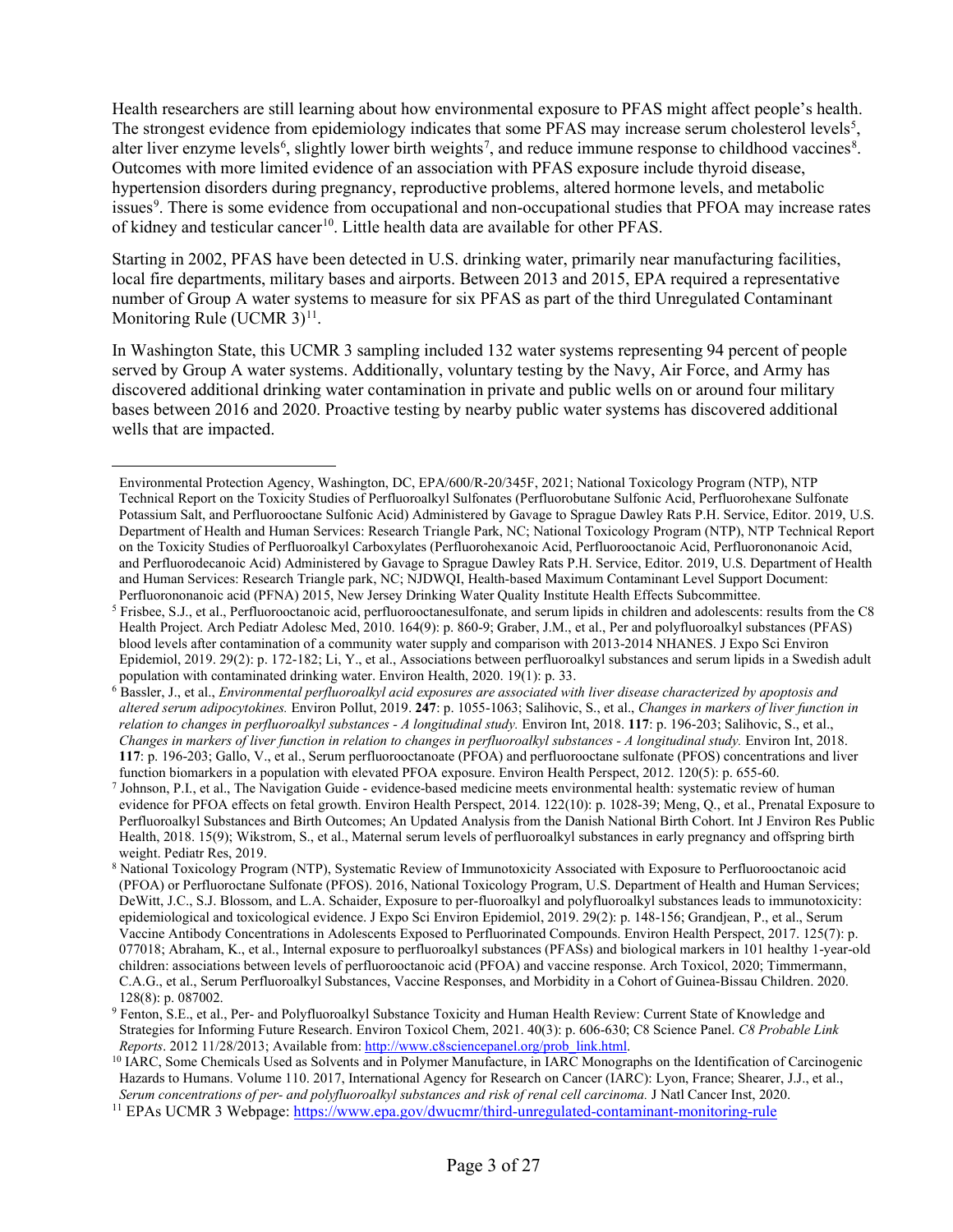PFAS have been identified in drinking water in Issaquah and in private wells and public water systems at or near four military bases: Naval Air Station (NAS) Whidbey Island, Fairchild Air Force Base, Joint Base Lewis-McChord, and Navy Base Kitsap-Bangor. In each area, the sum of PFOA and PFOS in at least one drinking water well exceeded the lifetime health advisory level (HAL) of 70 parts per trillion (ppt) set by the EPA in May 2016. PFAS-based firefighting foam is the suspected source of contamination at all these areas. Ongoing investigations may identify other contributing sources.

In Washington, while we know PFAS have been identified in multiple areas, we do not yet know the full extent of PFAS contamination in our drinking water supplies, and the science around PFAS is evolving quickly. In light of this, several Group A water systems have either installed treatment to reduce PFAS or are pursuing treatment.

#### **What does the rule require?**

In this rulemaking, the board and the department considered setting a state Maximum Contaminant Level (MCL) for PFAS but ultimately the board directed the department to develop a "state advisory level", which is undergoing a concurrent name change in this proposal to "state action level (SAL)."

The proposal establishes SALs for five PFAS contaminants—PFOA, PFOS, PFHxS, PFNA, and PFBS (perfluorobutane sulfonic acid). The proposed rule requires Group A community and nontransient noncommunity (NTNC) public water systems<sup>[12](#page-3-0)</sup> to test for PFAS. These Group A water systems will be required (at minimum) to take one sample every three years—for each active and permanent or seasonal source—to determine if the drinking water is contaminated with PFAS.

It should be noted that transient noncommunity (TNC) Group A water systems<sup>[13](#page-3-1)</sup> that are near a known or suspected area of PFAS contamination may also be required to sample for PFAS under the proposed rule.

For those Group A water systems that have detections of PFAS, but do not exceed the SAL, the proposed rule requires additional ongoing monitoring, with the frequency of monitoring based upon the detected level in comparison to the SAL. It also establishes reporting, recordkeeping, and consumer confidence report (CCR) requirements.

For those Group A water systems that exceed the SAL, the rule sets follow-up actions such as monitoring, public notification (PN), and additional recordkeeping and reporting requirements. There may be individual situations where a water system's PFAS results are very high and pose an immediate public health threat. In those unique situations the department, the water system, and the local health jurisdiction will work together to take actions to protect public health, as they would in the event of any known or unknown contaminant. If supported by the facts and emerging science, the local health officer and/or the department may order a water system to take action to remedy a public health emergency under its general authority to regulate drinking water systems, including [RCW 70A.125.030\(](https://app.leg.wa.gov/rcw/default.aspx?cite=70A.125.030)1)[; RCW 70.05.070;](https://app.leg.wa.gov/rcw/default.aspx?cite=70.05.070) [RCW 43.70.130\(](https://app.leg.wa.gov/rcw/default.aspx?cite=43.70.130)7). This would be a caseby-case decision, not a requirement of general application under this rule.

#### **Why are the changes to the rule needed?**

This proposed rule change is needed to protect public health from an unregulated contaminant in Washington State drinking water.

Monitoring for these proposed contaminants will help us identify PFAS contamination in Group A water systems across our state. The proposed rule establishes PN requirements to inform drinking water consumers if

<span id="page-3-0"></span> $12$  For explanation of what constitutes Group A community and nontransient noncommunity (NTNC), and TNC public water systems se[e https://apps.leg.wa.gov/wac/default.aspx?cite=246-290-020](https://apps.leg.wa.gov/wac/default.aspx?cite=246-290-020)

<span id="page-3-1"></span><sup>&</sup>lt;sup>13</sup> Ibid. footnote 12, this page.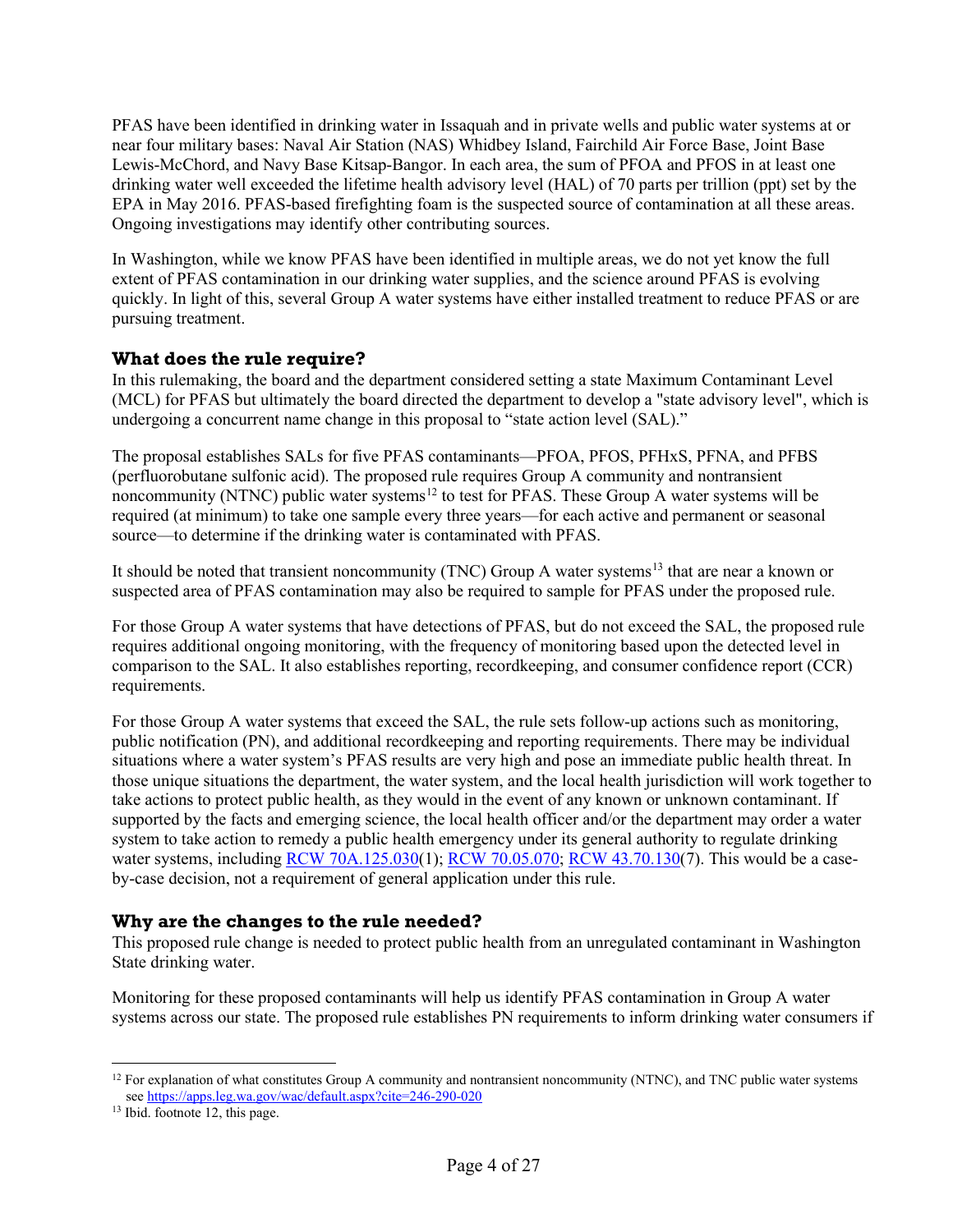levels of PFAS in their drinking water exceed a SAL. The proposed rule will help us better understand the extent of PFAS contamination across our state.

Michigan, a state that has done comprehensive testing<sup>[14](#page-4-0)</sup>, found contamination sites that were not located near any obvious PFAS release site. Because we still don't know about all the different uses of PFAS or the industrial users of PFAS, testing based on proximity to a known release site will not be comprehensive enough. Finding PFAS in drinking water supplies led Michigan to seek and find local release sites that could be mitigated. Mitigating a source will benefit the drinking water supply, and consumers of that supply, over the long term.

One example is that contamination of PFAS in the Ann Arbor water system led to discovery of a chrome plating company that was discharging PFOS to a tributary upstream<sup>15</sup>. The local government required the company to install pretreatment to remove the PFOS from its discharge. That not only benefitted the water system but also fish and wildlife that share the river.

PFAS are odorless and tasteless so the only way to know if they are in your water system is to test for them. PFAS contamination of groundwater is likely to be a localized problem. Initial testing and then every three years thereafter across our state of Group A systems will help us find impacted drinking water supplies and notify other nearby private and Group B wells that they may want to test <sup>[16](#page-4-2)</sup>. It will start the process of finding and mitigating local sources.

Should PFAS results be very high in a community, then the department and the local health officer would work to support them in our shared mission to protect public health—just as we would in any other public health emergency.

A key part of this assistance would be in risk communications to help the utility and its customers discuss next steps. These discussions will likely lead to choices these communities will have to make to protect public health and safety and address the PFAS contamination in their drinking water supplies. This is a mission we all share.

The department is working with the Department of Ecology (Ecology), to develop a Per- and Polyfluoroalkyl Substances Chemical Action Plan (PFAS CAP)<sup>17</sup>. The proposed PFAS SALs lay the foundation for Ecology to establish clean-up standards for PFAS. The draft PFAS CAP<sup>[18](#page-4-4)</sup> makes several recommendations that would support Group A water systems in addressing PFAS contamination when and if it is discovered upon implementation of these proposed amendments.

# **Section 2: Is a Significant Analysis required for this rule?**

Yes, as defined in RCW 34.05.328, portions of the proposed rule require a significant analysis. The proposed revisions establish monitoring, PN, reporting, recordkeeping, and CCR requirements for PFAS.

<span id="page-4-1"></span><span id="page-4-0"></span><sup>&</sup>lt;sup>14</sup> Michigan water testing resting results: https://www.michigan.gov/pfasresponse/0,9038,7-365-95571\_95577\_95587---,00.html<br><sup>15</sup> MI investigation of Ann Harbor water - https://www.michigan.gov/pfasresponse/0,9038,7-365-86

<https://www.wixomgov.org/Home/ShowDocument?id=7721>

<span id="page-4-2"></span><sup>&</sup>lt;sup>16</sup> A Group B water system is a public water system that does not meet the definition of a Group A water system. (See Table 1 under WAC 246-290-020 and chapter 246-291 WAC for further explanation of a Group B water system.) Group B water systems are

<span id="page-4-3"></span>regulated by local health jurisdictions under a joint plan of responsibility.<br><sup>17</sup> A CAP identifies, characterizes, and evaluates uses and releases of a specific Persistent Bioaccumulative Toxin (PBT), a group of PBTs, or metals of concern, and recommends actions to protect human health or the environment.

<span id="page-4-4"></span><sup>&</sup>lt;sup>18</sup> Department of Ecology, PFAS CAP Publication 20-04-03[5 https://apps.ecology.wa.gov/publications/SummaryPages/1810001.html](https://apps.ecology.wa.gov/publications/SummaryPages/1810001.html)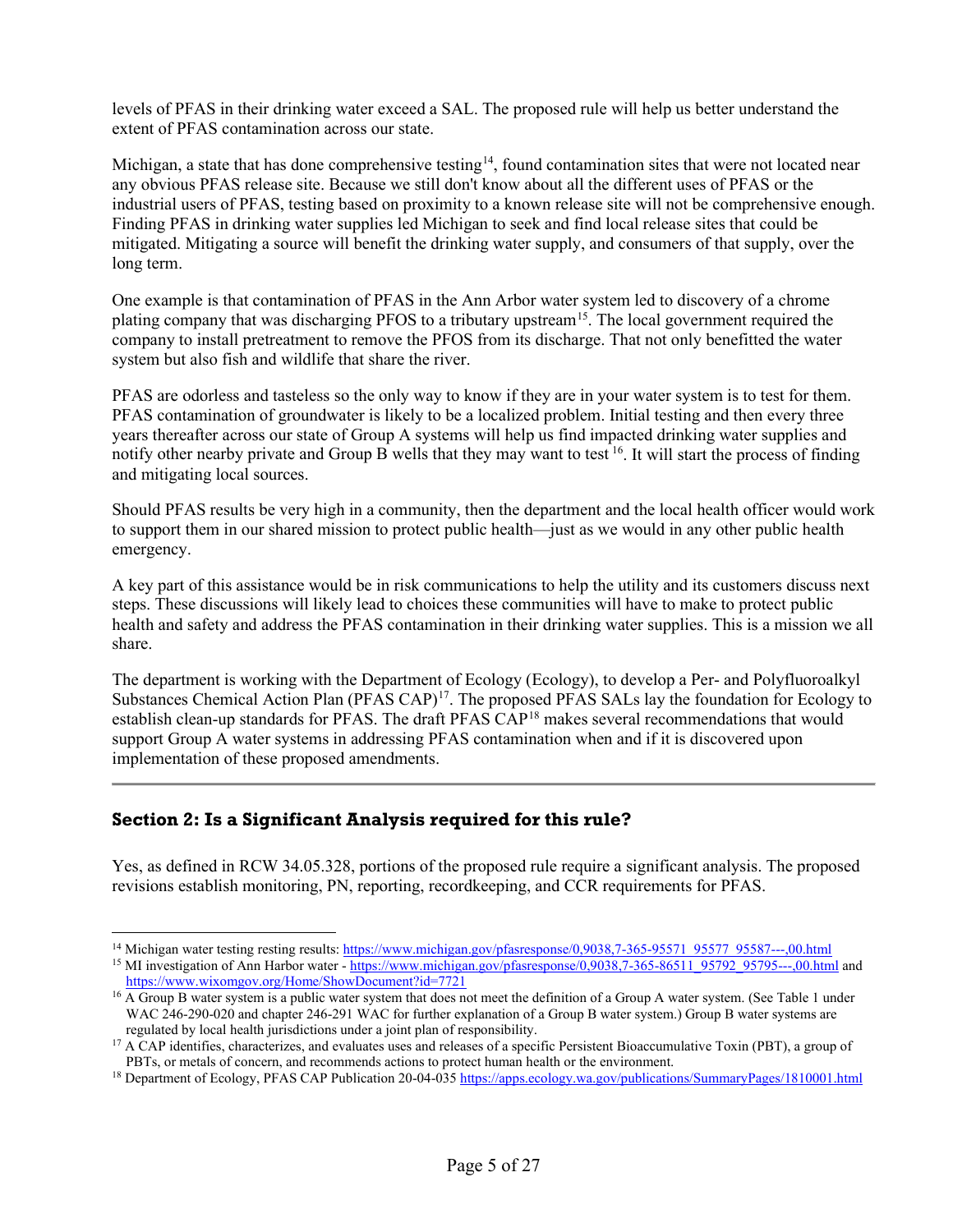The department determined the proposed revisions include some significant legislative rule sections that are subject to the requirements of RCW 34.05.328(5). The proposed revisions include new sections and changes to existing sections.

This analysis evaluates each of the 28 new and amended rule sections to determine whether the changes in each section are "significant" or "non-significant."

The following table identifies 17 rule sections or portions of rule sections the department has determined are exempt from analysis based on the exemptions provided in RCW 34.05.328(5) (b) and (c):

|                                           | radie 1. Secudiis determined to be non-significant |                                |  |  |
|-------------------------------------------|----------------------------------------------------|--------------------------------|--|--|
| <b>WAC Section and</b>                    | <b>Description of Proposed Changes</b>             | <b>Rationale for</b>           |  |  |
| <b>Title</b>                              |                                                    | <b>Exemption</b>               |  |  |
|                                           |                                                    | Determination                  |  |  |
| WAC 246-290-001                           | Technical correction to align RCW references       | Incorporates by reference      |  |  |
|                                           | from Title 70 to 70A per a legislative change      | without material change a      |  |  |
| Purpose and scope.                        | (SHB2246) in 2020.                                 | Washington state statute.      |  |  |
| WAC 246-290-010                           | Definitions added where necessary and              | The impact of definition       |  |  |
| <b>Definitions</b>                        | modified to be consistent with changes             | changes are analyzed in the    |  |  |
| abbreviations, and                        | throughout the chapter.                            | context they are used          |  |  |
| acronyms.                                 |                                                    | throughout the rule sections.  |  |  |
| WAC 246-290-050                           | Technical correction to align RCW references       | Incorporates by reference      |  |  |
|                                           | from Title 70 to 70A per a legislative change      | without material change a      |  |  |
| <b>Enforcement</b>                        | (SHB2246) in 2020.                                 | Washington state statute.      |  |  |
|                                           |                                                    | Incorporates by reference      |  |  |
| WAC 246-290-100                           | Technical correction to align RCW references       | without material change a      |  |  |
|                                           | from Title 70 to 70A per a legislative change      | Washington state statute.      |  |  |
| Water system plan.                        | (SHB2246) in 2020. Changed "shall" to "must"       | Clarifies language of the rule |  |  |
|                                           | per the bill drafting guide.                       | without changing its effect.   |  |  |
| WAC 246-290-107<br>Place of use expansion | Technical correction to align RCW references       | Incorporates by reference      |  |  |
|                                           | from Title 70 to 70A per a legislative change      | without material change a      |  |  |
|                                           | (SHB2246) in 2020.                                 | Washington state statute.      |  |  |
|                                           | Technical correction to align RCW references       | Incorporates by reference      |  |  |
| WAC 246-290-415                           | from Title 70 to 70A per a legislative change      | without material change a      |  |  |
| <b>Operations and</b>                     | (SHB2246) in 2020.                                 | Washington state statute.      |  |  |
| maintenance.                              | Several editorial changes to clarify               | Clarifies language of the rule |  |  |
|                                           | requirements,                                      | without changing its effect.   |  |  |
| WAC 246-290-453                           | Technical correction to remove outdated WAC        | Clarifies language of the rule |  |  |
| <b>Corrective action</b>                  | references.                                        | without changing its effect.   |  |  |
| under the GWR.                            |                                                    |                                |  |  |
| WAC 246-290-490                           | Technical correction to align the table numbers    | Clarifies language of the rule |  |  |
| <b>Cross-connection</b>                   | in the chapter. Several editorial changes to       | without changing its effect.   |  |  |
| control.                                  | clarify requirements.                              |                                |  |  |
|                                           | Technical correction to align RCW references       | Incorporates by reference      |  |  |
| WAC 246-290-630                           | from Title 70 to 70A per a legislative change      | without material change a      |  |  |
| <b>General requirements.</b>              | (SHB2246) in 2020.                                 | Washington state statute.      |  |  |
|                                           | Several editorial changes to clarify               | Clarifies language of the rule |  |  |
|                                           | requirements.                                      | without changing its effect.   |  |  |

**Table 1: Sections determined to be non-significant**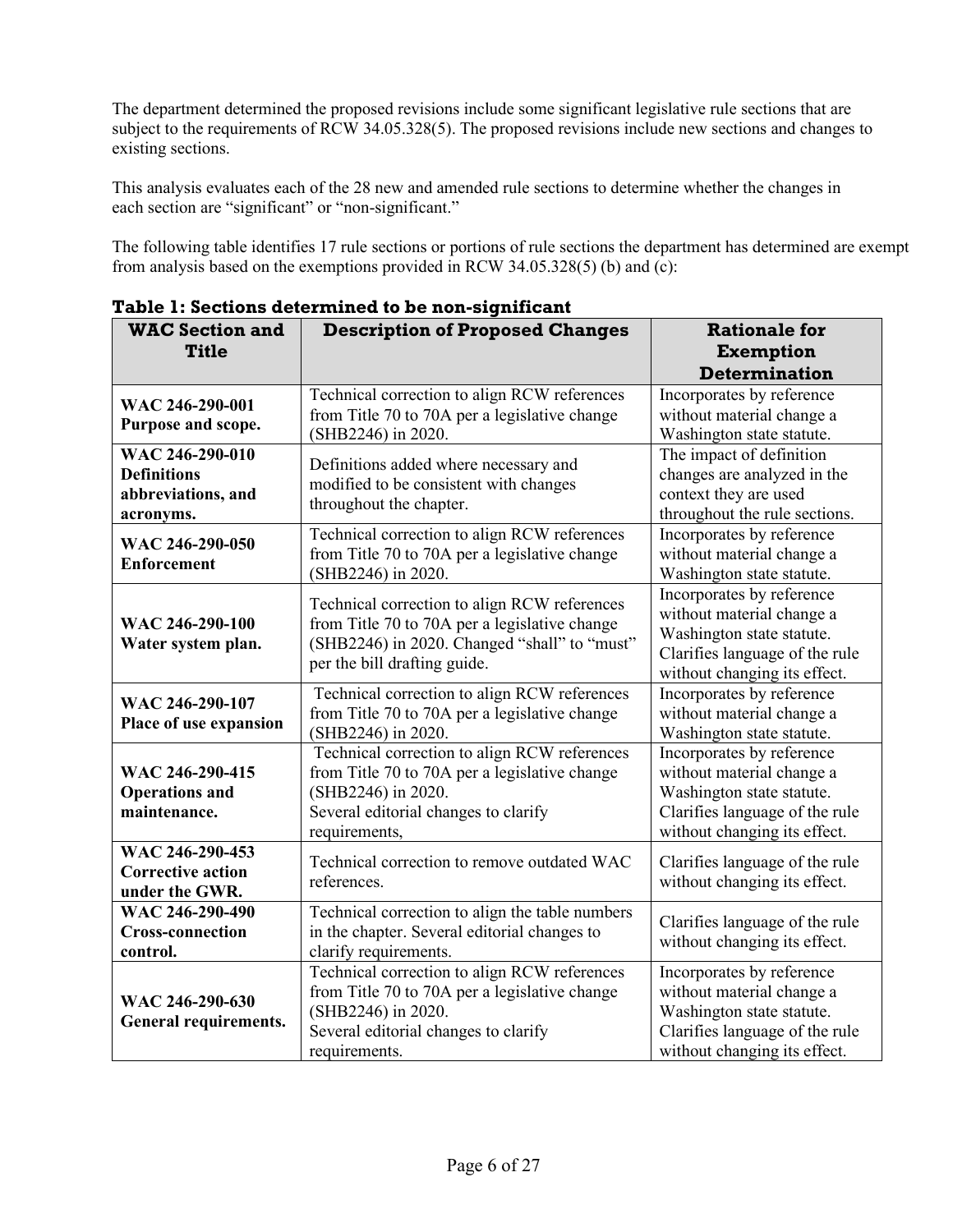| <b>WAC Section and</b><br><b>Title</b>                                                                    | <b>Description of Proposed Changes</b>                                                                                                               | <b>Rationale for</b><br><b>Exemption</b><br><b>Determination</b>      |
|-----------------------------------------------------------------------------------------------------------|------------------------------------------------------------------------------------------------------------------------------------------------------|-----------------------------------------------------------------------|
| WAC 246-290-638<br>Analytical<br>requirements.                                                            | Technical correction to align the section with<br>federal requirements. Several editorial changes<br>to clarify requirements.                        | Clarifies language of the rule<br>without changing its effect.        |
| WAC 246-290-654<br><b>Treatment criteria for</b><br>filtered systems.                                     | Technical correction to align the table numbers<br>in the chapter. Several editorial changes to<br>clarify requirements.                             | Clarifies language of the rule<br>without changing its effect.        |
| WAC 246-290-660<br><b>Filtration.</b>                                                                     | Technical correction to align the table numbers<br>in the chapter. Several editorial changes to<br>clarify requirements.                             | Clarifies language of the rule<br>without changing its effect.        |
| WAC 246-290-686<br>Compliance<br>requirements for<br>unfiltered systems.                                  | Technical correction to align the table numbers<br>in the chapter.                                                                                   | Clarifies language of the rule<br>without changing its effect.        |
| WAC 246-290-71002<br>Public notice content.                                                               | Clarification of unregulated contaminants as<br>required per 40 C.F.R 141.40 to align with<br>section WAC 246-290-71005, Special PN<br>requirements. | Clarifies language of the rule<br>without changing its effect.        |
| WAC 246-290-71004<br><b>Public notification</b><br>mandatory language.                                    | Clarification of unregulated contaminants as<br>required per 40 C.F.R 141.40 to align with<br>section WAC 246-290-71005, Special PN<br>requirements  | Clarifies language of the rule<br>without changing its effect.        |
| WAC 246-290-72001<br><b>Purpose and</b><br>applicability of<br>consumer confidence<br>report requirements | Revised the definition of "detected" to "state<br>detection reporting limit" to align with chapter<br>246-390 WAC.                                   | Clarifies language of the rule<br>without changing its effect.        |
| WAC 246-290-810<br>Water use efficiency<br>program.                                                       | Technical correction to align the table numbers<br>in the chapter and added the effective date of the<br>water use efficiency program.               | Technical correction to align<br>the table numbers in the<br>chapter. |

The remaining 11 sections are determined to be significant under RCW 34.05.328 (5). The section-by-section analysis in Section 5 evaluates the probable benefits and costs of each section deemed significant.

# **Section 3: Clearly state in detail the general goals and specific objectives of the statute that the rule implements.**

The general goal of RCW 43.20.050 is for the board to adopt rules for Group A water supplies to protect public health by ensuring the people of Washington have safe and reliable drinking water. The following are the relevant excerpts from the statute:

RCW 43.20.050(2)(a):

"(2) In order to protect public health, the state board of health shall: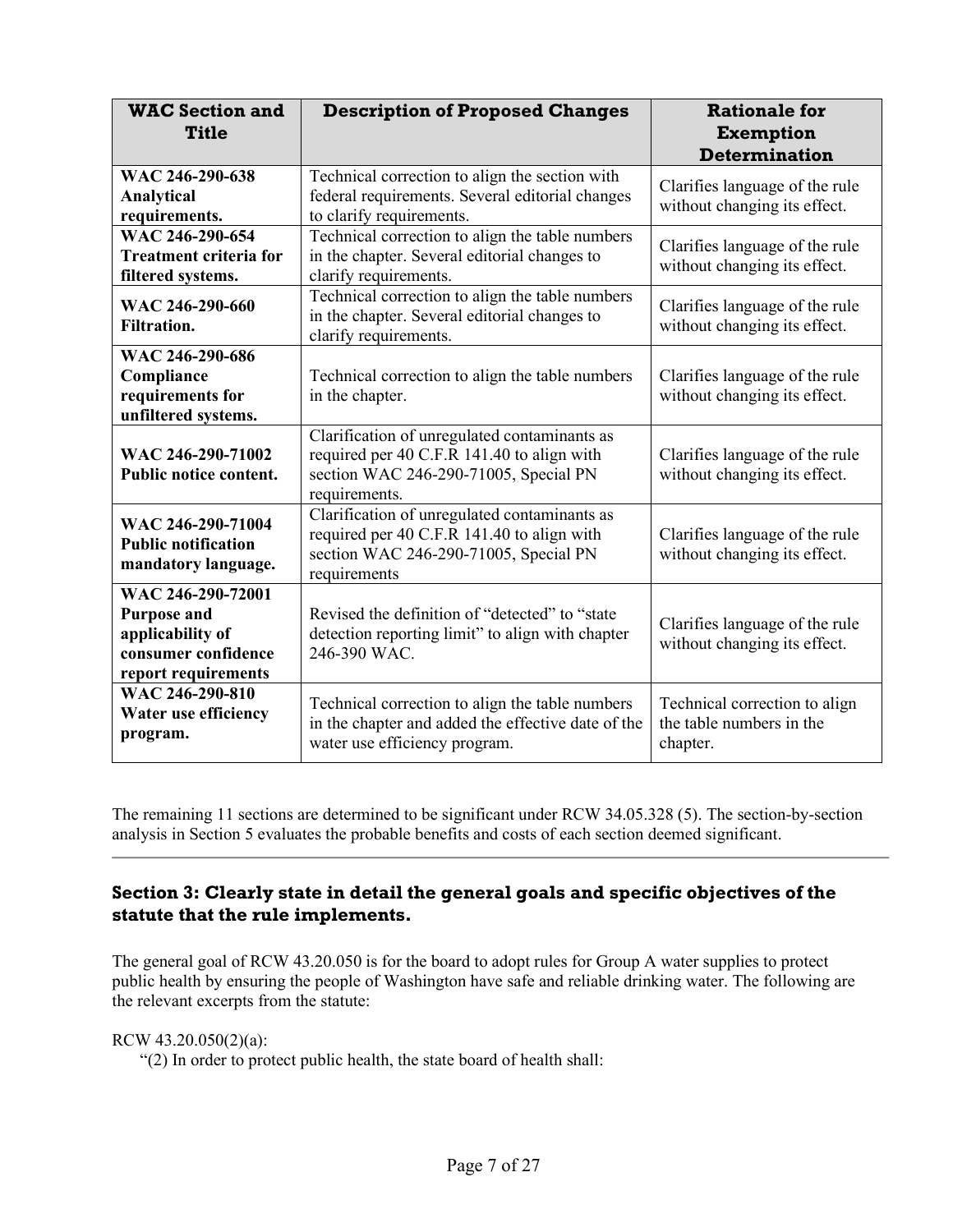- (a) Adopt rules for group A public water systems, as defined in RCW 70A.125.010, necessary to assure safe and reliable public drinking water and to protect the public health. Such rules shall establish requirements regarding:
	- (i) The design and construction of public water system facilities, including proper sizing of pipes and storage for the number and type of customers;
	- (ii) Drinking water quality standards, monitoring requirements, and laboratory certification requirements:
	- (iii) Public water system management and reporting requirements;
	- (iv) Public water system planning and emergency response requirements;
	- (v) Public water system operation and maintenance requirements;
	- (vi) Water quality, reliability, and management of existing but inadequate public water systems; and
	- (vii) Quality standards for the source or supply, or both source and supply, of water for bottled water plants;"

That law is reinforced by RCW 70A130.010 with additional board authority setting drinking water standards for chemical contaminants.

"(1) In order to protect public health from chemical contaminants in drinking water, the state board of health shall conduct public hearings and, where technical data allow, establish by rule standards for allowable concentrations. For purposes of this chapter, the words "chemical contaminants" are limited to synthetic organic chemical contaminants and to any other contaminants which in the opinion of the board constitute a threat to public health. If adequate data to support setting of a standard is available, the state board of health shall adopt by rule a maximum contaminant level for water provided to consumers' taps. Standards set for contaminants known to be toxic shall consider both short-term and chronic toxicity. Standards set for contaminants known to be carcinogenic shall be consistent with risk levels established by the state board of health.

(2) The board shall consider the best available scientific information in establishing the standards. The board may review and revise the standards. State and local standards for chemical contaminants may be stricter than the federal standards."

# **Section 4: Explain how the department determined that the rule is needed to achieve these goals and specific objectives. Analyze alternatives to rulemaking and the consequences of not adopting the rule.**

The proposal achieves the authorizing statute's goals and objectives by establishing:

- Administrative processes for the setting of drinking water quality standards as SALs and state maximum contaminant levels (MCLs) in rule.
- Drinking water quality standards, as SALs, for five PFAS.
- Requirements for initial monitoring for PFAS and emerging contaminants that are federally unregulated.
- Requirements for additional monitoring, PN, recordkeeping, and reporting when a Group A water system has a detection of PFAS or a federally unregulated contaminant.

The department assessed the current rule chapter, the authorizing statutes, and determined that the proposed rule amendments are needed to achieve the goals and objectives of the statutes noted above.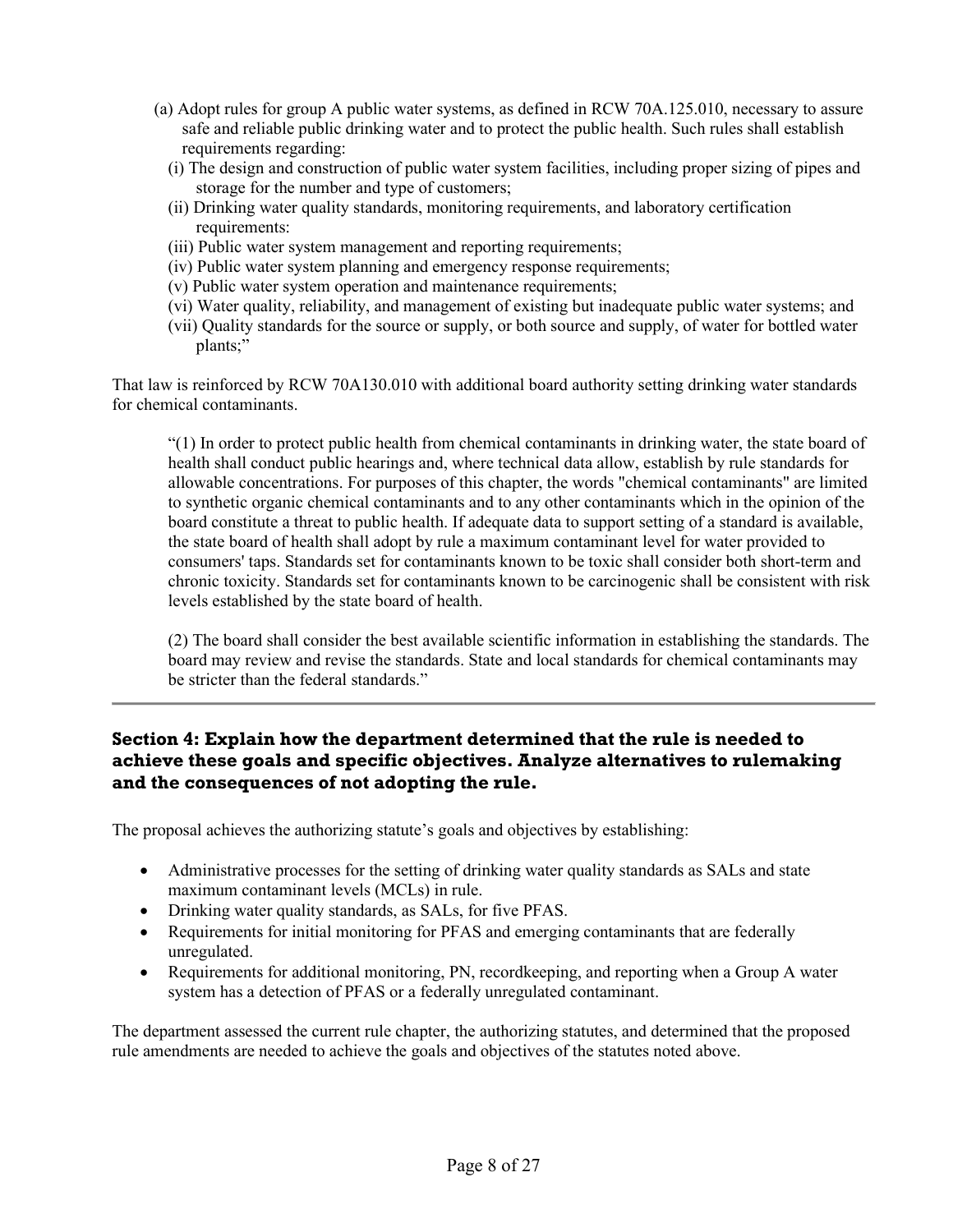The five proposed SALs are scientifically based, health protective standards for the most commonly detected PFAS in Washington drinking water with sufficient toxicity information. In the past, these and other unregulated contaminants were handled on a case-by-case basis, by policy, advice, and guidance.

Having the standards in rule provides consistent implementation and transparency to the regulated Group A water systems across the state. This also benefits drinking water customers as they would know there is a health based standard for PFAS, whether or not their drinking water exceeds the health-based standards - or SALs - in this proposal, and they would receive information on how to protect themselves if SALs were exceeded.

In addition to Group A water systems and their consumers knowing more about the water quality, the establishment of the PFAS SALs will result in the state knowing more about the extent, locations, and severity of PFAS contamination across the state, a clear public health benefit as a first step in addressing the sources and health risks associated with PFAS contaminated drinking water.

The proposed rule changes also create a clear framework for how the board may address unregulated contaminants in the future.

There are no feasible alternatives to rulemaking when setting drinking water standards to better protect public health in Washington State.

**Section 5: Explain how the department determined that the probable benefits of the rule are greater than the probable costs, taking into account both the qualitative and quantitative benefits and costs and the specific directive of the statute being implemented.**

# **Survey Methodology Description**

The department sent surveys to Group A community and NTNC public water systems that the department had email addresses for in our files. Of the more than 1,000 Group A water systems, including investor owned utilities (IOUs) and satellite management agencies (SMAs) surveyed, 136 responded. The department asked these Group A water systems, IOUs and SMAs (hereinafter referred to as Group A water systems) to estimate the anticipated costs of several actions required in the proposed rule. Table 2 below shows the number of Group A water systems that responded, and the number of connections served.

| Number of service connections indicated in survey response | Number of Group A water<br>systems |
|------------------------------------------------------------|------------------------------------|
| Over 100,000                                               |                                    |
| 10,000-100,000                                             | 20                                 |
| 5,000-9,999                                                |                                    |
| 1,000-4,999                                                | ١q                                 |
| 100-999                                                    | 32                                 |
| Less than 100                                              | 34                                 |

#### **Table 2: PWS Size (# of Connections) (136 total respondents/112 provided service connection served)**

The number of respondents that provided cost estimates are identified in the section-by-section analysis below. The respondents represent very small to very large Group A water systems and represent all parts of the state. The costs estimated from Group A water systems are discussed in the various sectional analyses below.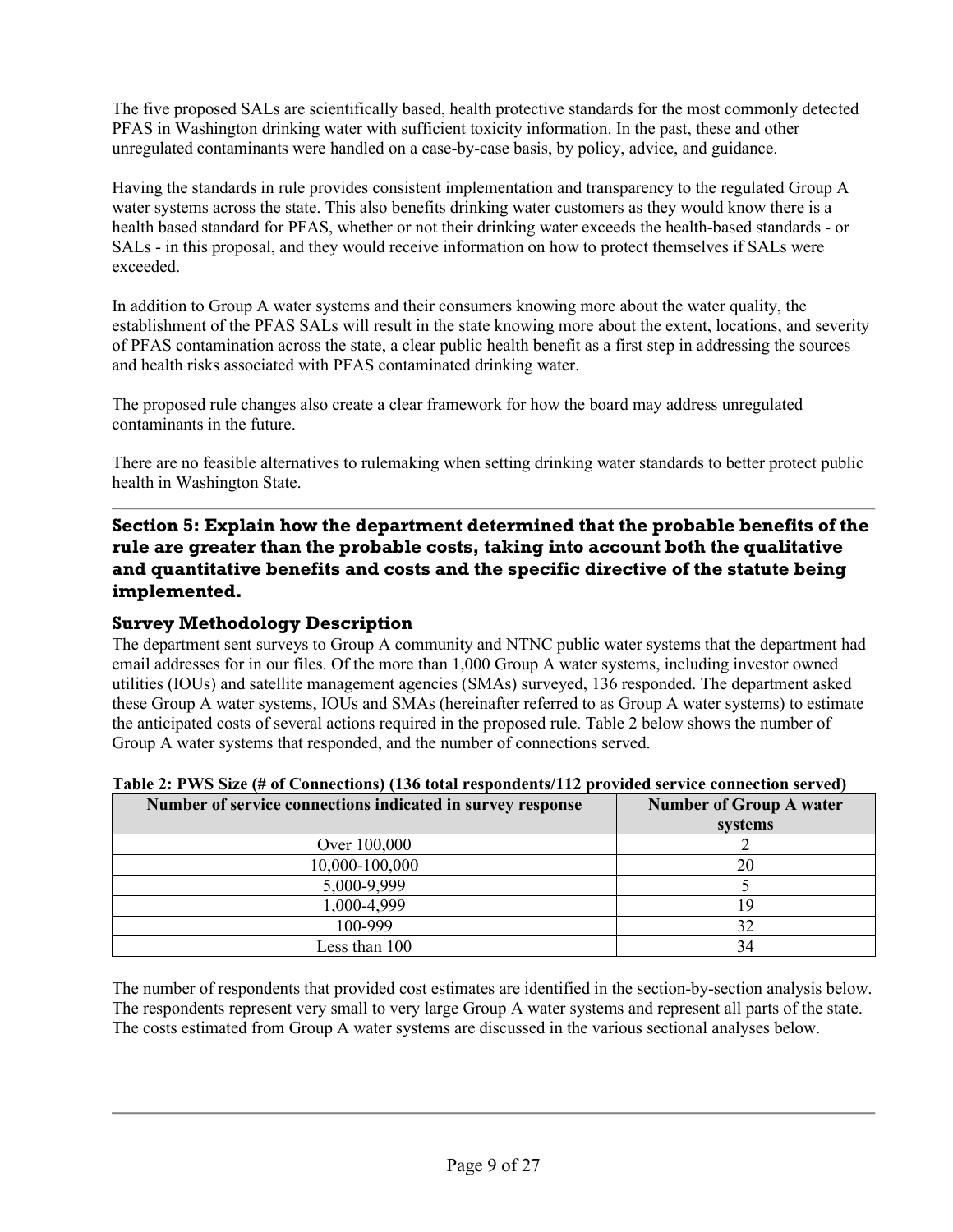## WAC 246-290-130 Source approval.

**Description:** This section identifies the minimum criteria and documentation a Group A water system must submit to the department for approval before the Group A water system can begin using a drinking water source. Requirements include determination of the type of source, legal right to use the source, a hydrogeologic assessment of the source and an array of water quality tests that demonstrate the source is safe to use.

The proposed amendments add five PFAS contaminants (PFOA, PFOS, PFHxS, PFNA, PFBS) to the list of contaminants for which a Group A water system must provide sampling results to the department prior to source approval. In addition, a technical correction was made to clarify that bacterial results must be satisfactory.

**Costs:** The additional cost of including PFAS testing in the list of the contaminants that a Group A water system must test for prior to getting source approval–ranges from \$300-\$829 with an average estimated cost of \$553<sup>19</sup>. These costs excluded travel, nominal cost for labor to collect or ship the sample to a certified lab (see analysis of WAC 246-290-300 below for a more detailed discussion on estimated PFAS sampling cost). The department assumes these activities are already required for the other contaminants a Group A water system must test to get a source approved. There are also no additional costs associated with the technical correction regarding bacterial results.

**Benefit:** In order to protect public health, the department requires that new drinking water sources are from the highest quality source feasible. The inclusion of PFAS in source water sampling for source approval will tell us if there is PFAS in a source of drinking water. Four of these PFAS take years to clear the body once absorbed. Identifying new sources with PFAS problems can allow for protective action before people are exposed. It could also provide opportunity to discover additional, or unknown release sites, allowing for source mitigation, which benefits the drinking water supply long term.

### WAC 246-290-300 Monitoring requirements.

**Description:** This section establishes minimum monitoring requirements for active Group A water systems, both for source and distribution system samples. For those Group A water systems that have results that trigger additional monitoring, increased monitoring is identified in WAC 246-290-320.

For community and NTNC Group A water systems, the proposed rule establishes an initial PFAS sample requirement for every active, permanent, or seasonal source to be collected from the entry point to distribution—no later than December 31, 2025—and then once every three years thereafter. The proposed rule includes minimum requirements for samples collected prior to rule January 1, 2023 to be accepted to meet initial monitoring requirements. The proposal also allows the department to develop a future waiver model for PFAS.

The rule proposes that the criteria considered when determining initial monitoring schedules will be based upon source susceptibility, vulnerability to PFAS contamination, and populations served. The proposal also

<span id="page-9-0"></span><sup>&</sup>lt;sup>19</sup> Results from survey to laboratories that are approved to conduct water quality testing for Group A water systems significant analysis for Laboratory PFAS rule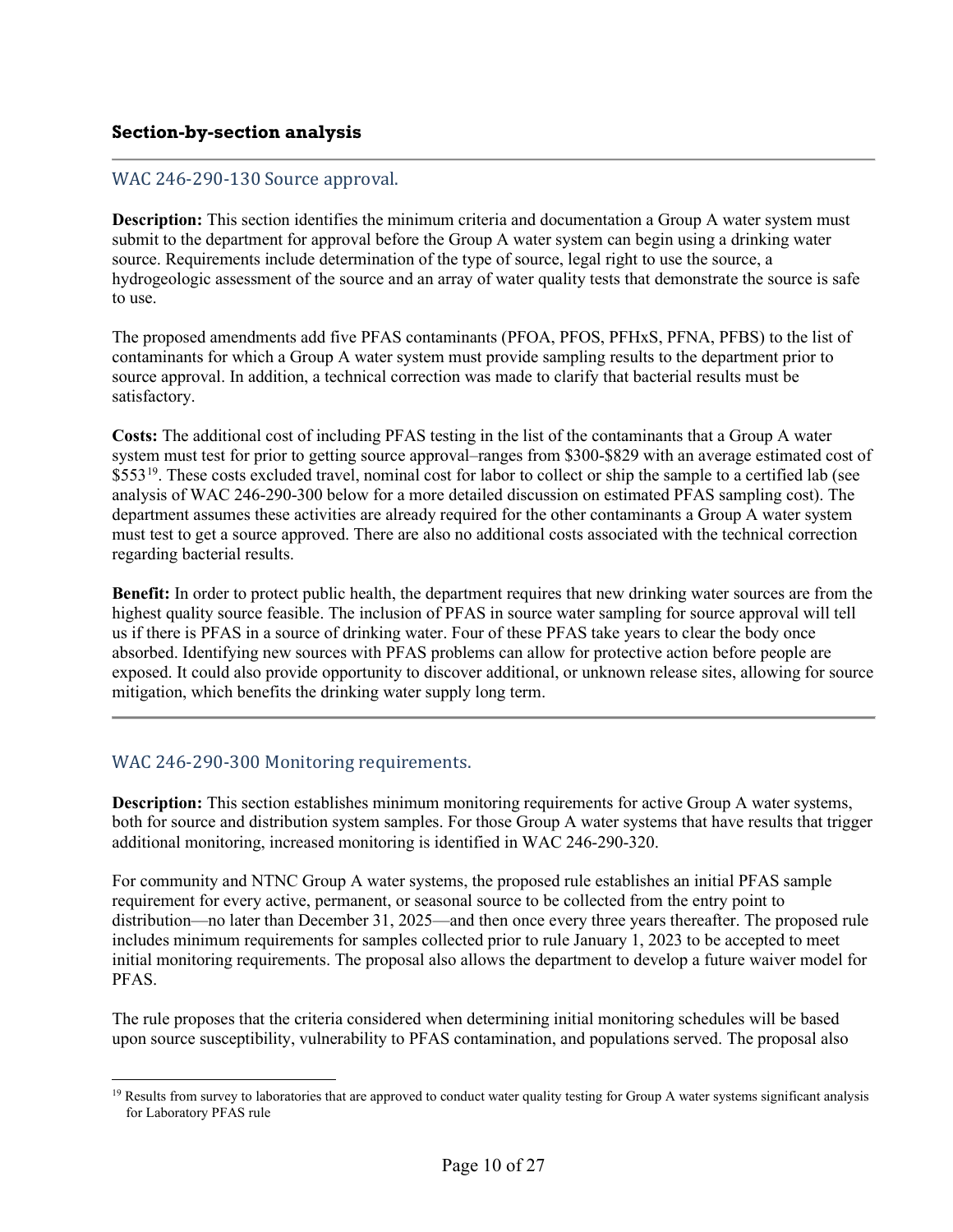allows Group A water systems that sample for PFAS under UCMR 5, and meet certain criteria, to satisfy their initial monitoring requirements under this rule proposal.

The proposed rule also allows the department to require confirmation samples for results with detections and explains how the confirmation samples will be used. It directs systems with detections to WAC 246-290-320 for increased monitoring following confirmed detections.

The proposed rule requires TNC systems that are near known or suspected PFAS contamination to collect PFAS samples for analysis as well. If PFAS is detected in the sample, TNC systems must also comply with the follow-up requirements in WAC 246-290-320(8).

The proposed rule makes the following additional amendments:

- Technical changes to clarify sample analysis is performed using EPA-approved methods or other department-approved methods.
- Editorial change to remove a note regarding PN that is addressed in WAC 246-290-71001.
- Deleted several outdated monitoring requirements to align with federal regulations.
- Technical correction that clarifies averaging of samples is based on either location, confirmed detection, or running annual average (RAA) for disinfection byproducts.
- Several minor technical and editorial changes to improve clarity, including changing the term "analytes" to "contaminants" for consistency with federal regulations.
- Includes a monitoring framework for future SALs should they be developed under WAC 246-290-315.

**Costs:** A total of 109 Group A water systems provided costs to collect and ship water quality samples for testing. Table 3 below shows the estimate for one sample from one location. Sample costs include travel time, labor to collect sample, and shipping costs.

| THAT REPORT TO DRIID A MINE WILL THE ONE THAT MAILBLE |                  |           |                 |  |  |  |
|-------------------------------------------------------|------------------|-----------|-----------------|--|--|--|
| <b>Action</b>                                         | <b>Mean cost</b> | High cost | <b>Low cost</b> |  |  |  |
| Take and analyze one<br>$PFAST sample^{20}$           | 5796             | \$2,386   | \$610           |  |  |  |

**Table 3: Costs to sample and analyze one PFAS Sample**

Table 4 below further shows distribution of the estimated sampling costs.

| <b>Estimated cost</b>                                   | Number of respondents within range |
|---------------------------------------------------------|------------------------------------|
| (includes estimated \$600 lab cost for sample analysis) |                                    |
| Between \$610 and \$800                                 | 74                                 |
| \$801 to \$1,000                                        | 26                                 |
| \$1,001 to \$1,200                                      |                                    |
| \$1,201 to \$1,400                                      |                                    |
| Over \$1,400 (\$2,386)                                  |                                    |

#### **Table 4: Costs to sample and analyze one PFAS Sample, Cost Distribution**

As shown above, most systems (100 out of 109) (92 percent) estimated it would cost between \$610 to \$1000 to travel, collect, and ship one PFAS sample. This analysis includes the \$600 lab cost, which the department initially estimated and asked respondents to include when estimating the total cost of taking and analyzing one sample. Some of the higher estimates indicated higher labor costs per hour or more hours needed to complete sampling.

<span id="page-10-0"></span><sup>20</sup> Cost includes estimated **\$600** lab cost for sample analysis. Six survey responses indicated \$0 or no cost, which were excluded from the mean, high, or low-cost calculations.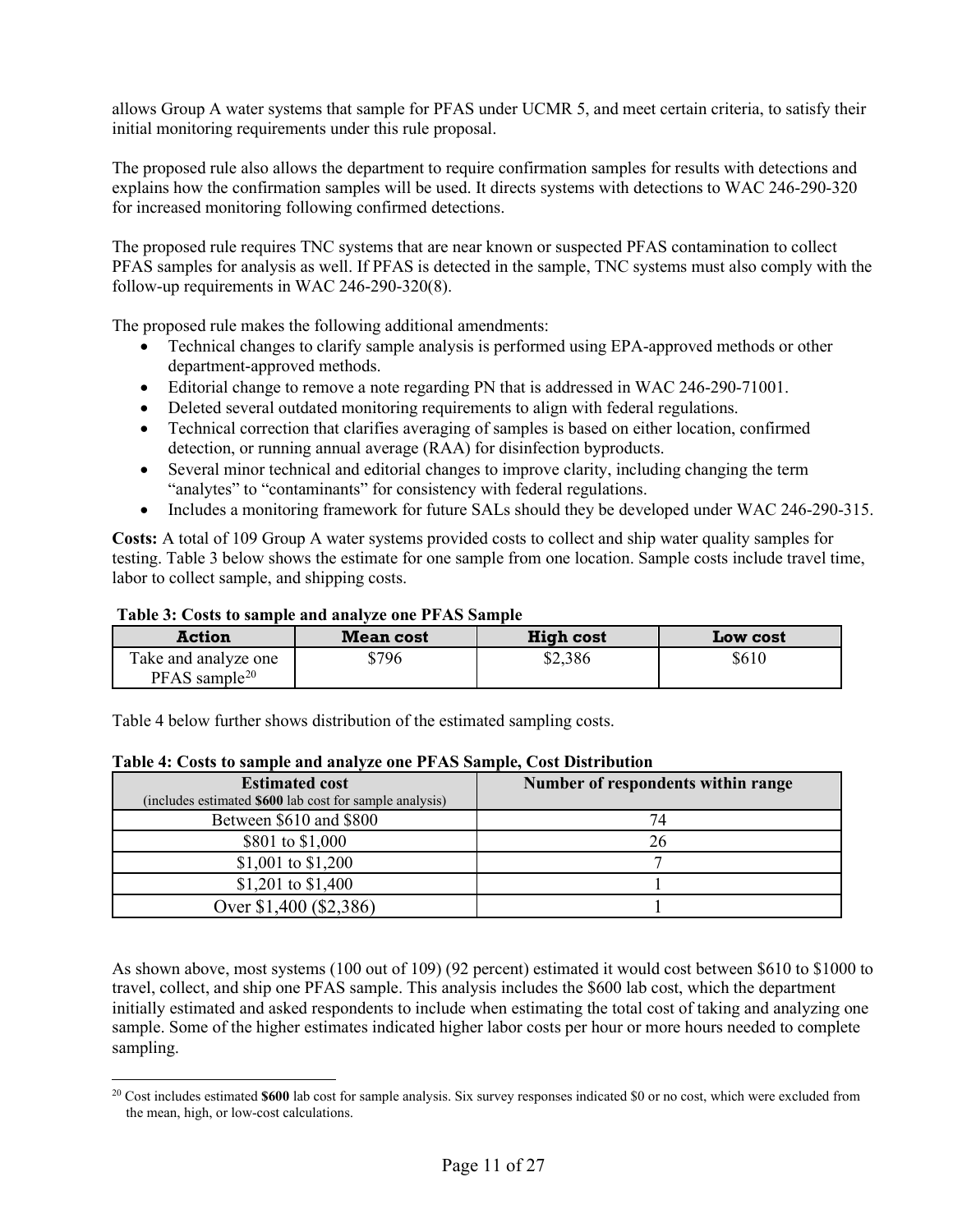The initial estimate from the department (\$600) for taking and analyzing one PFAS sample was further analyzed based on input from labs, which range from \$300 to \$829, with an average cost of \$553. The department did not retrospectively update the initial estimate from the department (\$600) to the average cost finding from the analysis (\$553) in this section but notes that the analysis potentially overestimates the average cost per PFAS sample in this section by \$47.This also applies to the costs for source approval (section analysis of WAC 246-390-130 above)<sup>[21](#page-11-0)</sup>.

These costs reflect one sample for one source. To generate a planning level cost estimate for Group A water system's total monitoring cost, multiply these  $\cos t s^{22}$  $\cos t s^{22}$  $\cos t s^{22}$  by the required number of samples, which will be unknown until after initial and ongoing samples are collected and analyzed. Based on the concentration of PFAS contaminants in the water and other factors, such as blending or treatment, some Group A water systems may have to do additional monitoring (i.e., quarterly, annually, or every three years) as described in the analysis for WAC 246-290-320 below.

**Benefit:** Requiring sampling of all Group A community and NTNC water systems for PFAS, the public will have information important to their health. Those Group A water systems with results below the proposed SALs will have confidence in the drinking water knowing it does not exceed the proposed SALs. Those with PFAS detections in their water above a SAL will benefit from the public notification requirements under WAC 246-290-71006, which will include health effects information and steps they can take to reduce their exposure, so they are able to make informed decisions about their health and the health of their families.

The proposed monitoring standards will help the department, local health jurisdictions, and Group A water systems to better understand the extent of PFAS contamination across our state. Information gained from the data collected under the proposed requirements of this section will drive requirements for notification and other follow-up actions identified in subsequent sections.

The data gathered from Group A community and NTNC water systems will be used to determine which TNC systems may be at risk to PFAS contamination and thus which of these will be required to test for PFAS as well.

# WAC 246-290-310 Maximum contaminant levels (MCLs) and maximum residual disinfectant levels (MRDLs).

**Description:** This section establishes that Group A water systems are responsible for complying with the water quality standards identified in this section. This section provides the MCLs, MRDLs, secondary MCLs, and lead and copper action levels. Violations of these levels are calculated based on a confirmed detection or a running annual average (RAA).

Proposed amendments to this section replace "state advisory level" with the term "state action level" (SAL) in the new proposed section WAC 246-290-315.

The proposal makes the following technical changes:

- Added a reference to a new rule section concerning SALs and state MCLs under WAC 246-290-315.
- Moved requirements for "other contaminants" into the new section WAC 246-290-315.
- Removed the federally remanded MCL for nickel.

<span id="page-11-1"></span><span id="page-11-0"></span> $21$  These cost estimates excluded the six survey responses from Group A water systems that indicated no costs.<br><sup>22</sup> Economies of scale may be realized when multiplying the cost per sample by the number of sources due to

combined transportation and shipping costs. The extent of these potential savings is unknown but believed to be negligible.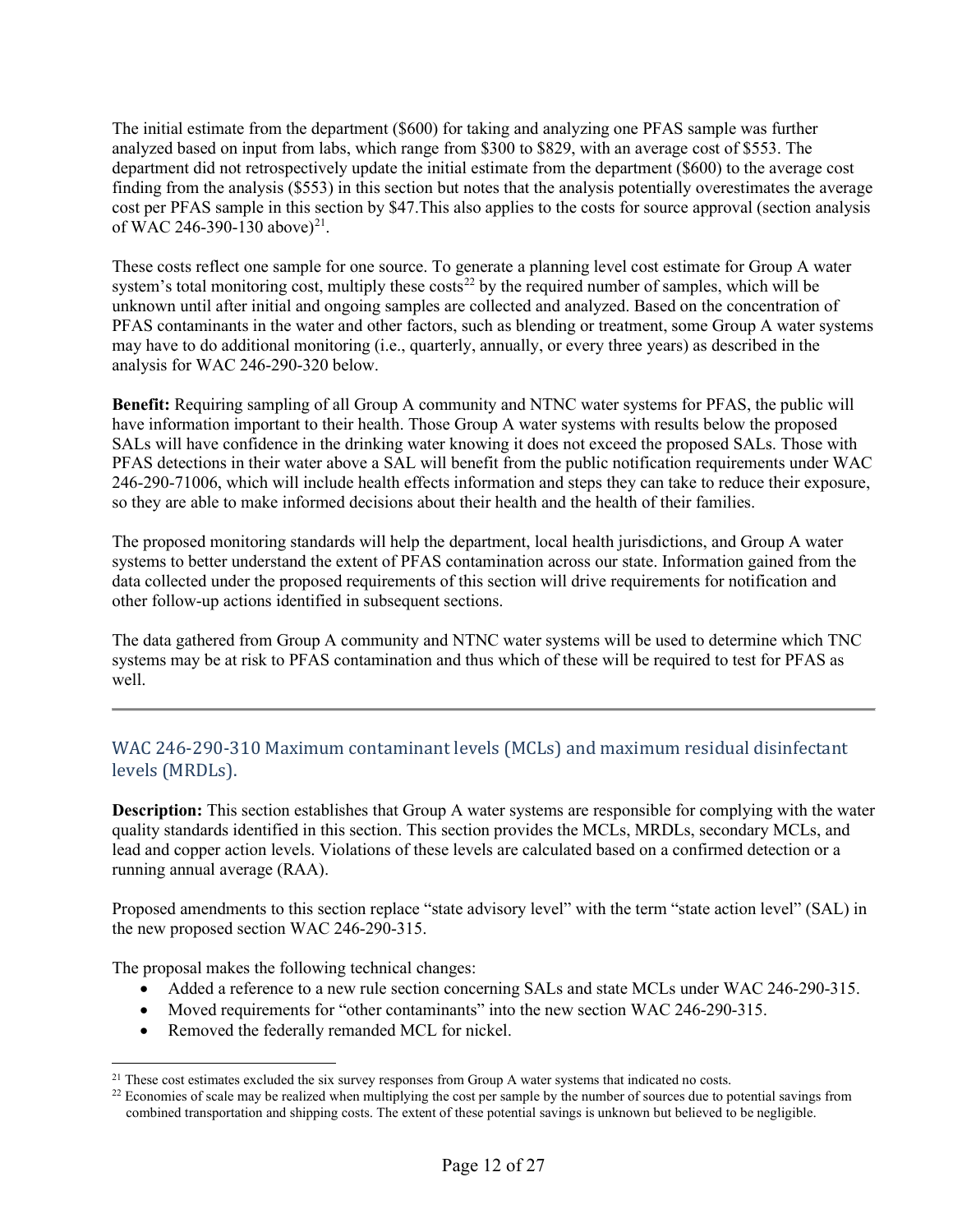- Corrected the chemical symbol for cyanide.
- Added the MCLs for volatile organic contaminants (VOCs), which were previously listed by reference under 40 C.F.R. 141.61.
- Added a footnote that refers to WAC 246-290-460 to clarify the fluoridation standards for those Group A water systems that provide community water fluoridation.

**Costs:** There are no anticipated compliance costs associated with the changes to this section. The portion on state advisory levels, which was removed, has no associated costs.

**Benefit:** This section clarifies the difference between contaminants for which EPA has established standards and where the board is proposing state standards as SALs and a process for proposing state MCLs in WAC 246-290-315.

### WAC 246-290-315 State action levels (SALs) and state maximum contaminant levels (MCLs)

**Description:** This is a new section. The proposed rule removes "state *advisory* level" from WAC 246-290-310 and adds "state *action* level" (SAL) to this new section. This proposed change is to account for and acknowledge the proposed rule now requires actions Group A water systems must take when a SAL is exceeded. Most importantly, this section establishes the following SALs for five PFAS contaminants.

| <b>Contaminant or Group of</b> |                   |                                 |
|--------------------------------|-------------------|---------------------------------|
| <b>Contaminants</b>            | <b>SAL</b>        | <b>SAL Exceedance Based On:</b> |
| <b>PFOA</b>                    | $10 \text{ ng/L}$ | Confirmed detection             |
| <b>PFOS</b>                    | $15$ ng/L         | Confirmed detection             |
| <b>PFHxS</b>                   | $65$ ng/L         | Confirmed detection             |
| <b>PFNA</b>                    | $9$ ng/L          | Confirmed detection             |
| <b>PFBS</b>                    | $345$ ng/L        | Confirmed detection             |

#### **Table 5: Five Proposed PFAS SALs[23](#page-12-0)**

The department developed the SALs from health protective values for these five PFAS. Perfluoroalkyl acids, such as PFOS, PFOA, PFNA, PFHxS, and PFBS, are essentially nondegradable by natural processes in the environment and persist in groundwater<sup>24</sup>. Because some PFAS bioaccumulate in the human body, even low levels in drinking water can produce concerning concentrations in the body of consumers. Once in the body, these compounds take years to excrete.

The approach to developing SALs involved evaluating primary PFAS scientific literature and reviewing recent assessments by federal and state agencies. The values were derived from studies in laboratory animals with support from epidemiological data when available. The department found sufficient information to recommend SALs for these five PFAS. For details, see the supporting information for each PFAS SAL<sup>25</sup>.

The SALs define a level in daily drinking water expected to be without appreciable health effects even in sensitive populations and life stages. They are comparable to a health advisory level or maximum contaminant level goal (MCLG) in the federal Safe Drinking Water Act.

<span id="page-12-0"></span><sup>23</sup> Table 9 in proposed WAC 246-290-315

<span id="page-12-1"></span><sup>&</sup>lt;sup>24</sup> Interstate Technology Regulatory Council (ITRC). Environmental Fate and Transport for Per- and Polyfluoroalkyl Substances. 2019 [cited 2019 July]; Available from: pfas-1.itrcweb.org/wpcontent/uploads/2018/03/pfas\_fact\_sheet\_fate\_and\_transport\_3\_16\_18.pdf.

<span id="page-12-2"></span><sup>&</sup>lt;sup>25</sup> Recommended State Action Levels for Per- and Polyfluoroalkyl Substances (PFAS) in Drinking Water: Approach, Methods and Supporting Information <https://www.doh.wa.gov/Portals/1/Documents/4200/PFASToxicologicalAssessment.pdf>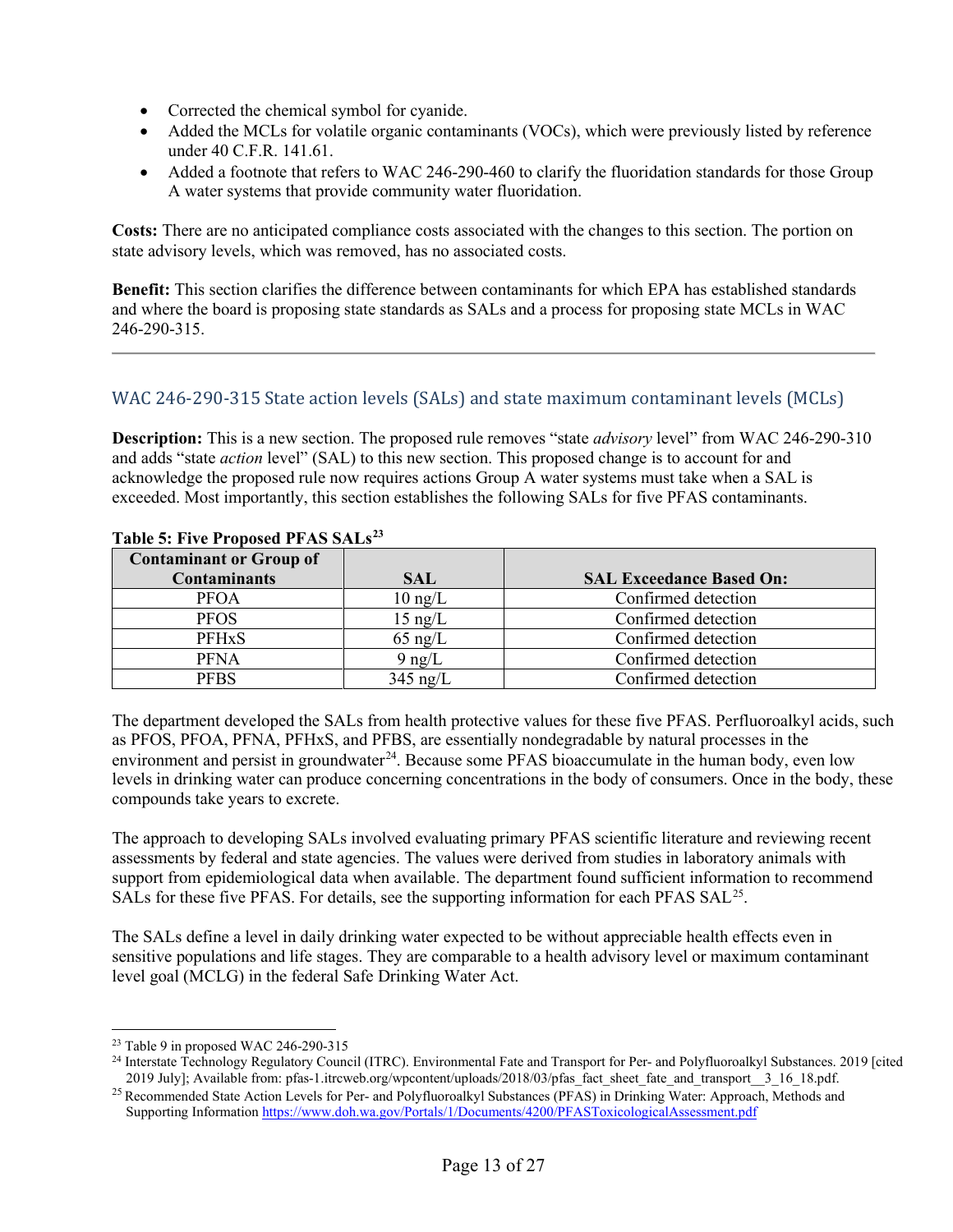The proposed rule establishes that exceedances of the PFAS SALs are based on a confirmed detection and sets confirmation sample deadlines for contaminants with a SAL. If a contaminant is detected in a sample, the proposed rule requires systems to comply with the follow-up requirements in WAC 246-290-320.

The proposed rule also establishes processes for setting SALs and state MCLs, including adding the criteria the board proposes to use when determining if an unregulated contaminant should have a SAL or state MCL.

Lastly, the proposal clarifies that if a federal MCL is adopted for a contaminant that has a SAL, the federal MCL will supersede the SAL (or a less stringent state MCL) and the associated requirements, including for monitoring and public notice—unless the board adopts a more stringent state MCL.

**Costs:** There are no known or anticipated direct compliance costs associated with the board establishing the SALs in rule. The department further discusses the costs of the associated requirements for monitoring these contaminants and other required actions in their respective sections of this analysis.

The department recognizes that a Group A water system that exceeds a SAL set in this section, may voluntarily choose to mitigate by blending with another source or installing treatment to reduce PFAS contaminants found in their water supplies. Should a Group A water system choose to mitigate despite it not being required, the department would work with that system to determine the most cost-effective path forward to protecting public health as we have done in the past with other contaminants.

For those systems that want to pursue treatment, EPA has developed cost models that include capital and operational costs[26.](#page-13-0) Ecology included, for illustrative purposes, some case studies of Group A water systems that have elected to install treatment to remove PFAS in the PFAS CA[P27](#page-13-1). Some of the examples below include investigation costs:

- The City of Issaquah spent \$600,000 to install a treatment system on one PFAS-contaminated city well. Filter maintenance and monitoring also require ongoing expenditures of \$56,000 per year.
- Treatment of drinking water in Lakewood, using granular activated carbon filtration, is estimated to cost \$5.2 million in initial capital costs, with ongoing operating and maintenance costs of \$96,000 per year.
- At Joint Base Lewis McChord, McChord Field System, treatment of water from three wells, using granular activated carbon filtration, is estimated to cost \$10.3 million in initial capital costs, with ongoing operating and maintenance costs of \$830,000 per year.

**Benefit:** The five proposed SALs are scientifically based, health protective standards for the most commonly detected PFAS in Washington drinking water, with sufficient toxicity information. In the past, these and other unregulated contaminants were handled on a case-by-case basis, by policy, advice, and guidance.

Having the standards in rule provides consistent implementation and transparency to the regulated Group A water systems across the state. This also benefits drinking water customers as they would know there is a health-based standard for PFAS and whether their drinking water exceeds the health-based standards - the SALs - in this proposal. Additionally, they would receive information on how to protect themselves if SALs were exceeded.

In addition to Group A water systems and their consumers knowing more about the water quality, the establishment of the PFAS SALs will result in the state knowing more about the extent, locations, and severity of PFAS contamination across the state, a clear public health benefit as a first step in addressing the sources and health risks associated with PFAS contaminated drinking water.

<span id="page-13-0"></span><sup>26</sup> <https://www.epa.gov/sdwa/drinking-water-treatment-technology-unit-cost-models>

<span id="page-13-1"></span> $27$  Ibid. footnote 25, this page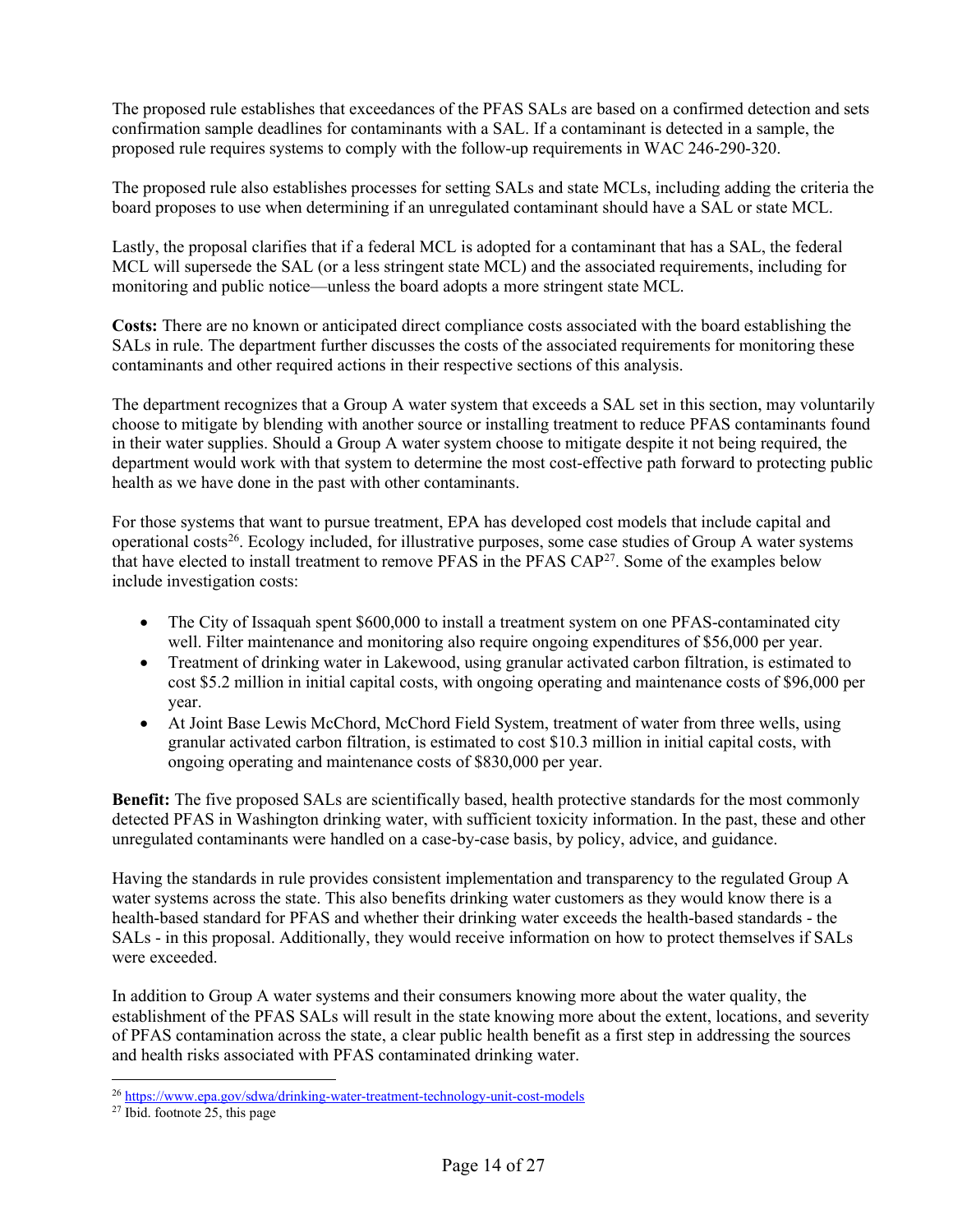All five of these PFAS produce developmental toxicity or effects of developmental concern in laboratory animals. To address developmental concerns, our action levels considered exposure pathways specific to early life stages, including placental and lactational transfer using a model developed by the Minnesota Department of Health<sup>28</sup>.

Infants are more highly exposed than older children or adults when PFAS are in community drinking water because infants have the highest rates of intake per pound of body weight. Breastfeeding is also an important indirect route of exposure for breastfed infants when these five PFAS are in drinking water. All may transfer from maternal serum into breastmilk.

Our SALs support breastfeeding and our public health advice<sup>29</sup> to breastfeed exclusively for six months and gradually introduce other sources of nutrition while continuing to nurse until baby is one year old.

Using the Minnesota Department of Health infant model, our SALs keep nursing infants from exceeding our recommended limits for exposure to these PFAS. It is important to protect infants because their rapid development make them vulnerable to chemicals that may reduce thyroid hormone levels, reduce growth and alter development, and impact the immune system.

The development and adoption of these scientifically based SALs will be used by the Department of Ecology (Ecology) to address clean up of PFAS in the environment, including soils and surface water. This will be an important step to addressing the PFAS contaminations across the state.

According to Ecology's draft PFAS CAP, "Ecology will use the board's drinking water standards or other advisories adopted in rule to develop these cleanup levels." The draft PFAS CAP also states that "[O]nce PFAS water contaminants are officially classified as hazardous substances by the federal government or by the state of Washington, they can be addressed under the state Model Toxics Control Act (MTCA) framework." This would allow Group A water systems to pursue mitigation costs from the liable parties<sup>30</sup>.

The PFAS toxicology assessment provides supporting information regarding our approach to developing the PFAS SALs. This assessment involved evaluation of the primary PFAS scientific literature and review of recent assessments by federal agencies and several states to support the establishment of the SALs.

While the proposed rule does not automatically require treatment in the event of a SAL exceedance, an action reserved for MCLs, the establishment of SALs for these federally unregulated contaminants will result in the Group A water systems and their consumers knowing more about the safety of their water and reducing people's exposure to these five PFAS chemicals in their drinking water.

The benefits, given the potential for above-mentioned health impacts can qualitatively be assessed as including the reduction in costs for the needed health care treatment for health impacts and possible loss of income. Additionally, one can imagine many associated indirect costs to those secondarily impacted by an illness in one's family or even to an employer who loses the productivity of an employee with an associated illness and those that will need to care for their ill family member

<span id="page-14-0"></span> $^{28}$  The MDH Model is the Minnesota Department of Health toxicokinetic model for infant intake of bioaccumulative PFAS in drinking water. It includes age-specific drinking water ingestion rates as well as placental and lactational transfer pathways from mother to child.

<span id="page-14-1"></span><sup>29</sup> <https://www.doh.wa.gov/YouandYourFamily/Breastfeeding>

<span id="page-14-2"></span><sup>&</sup>lt;sup>30</sup> Department of Ecology, PFAS CAP Publication 20-04-03[5 https://apps.ecology.wa.gov/publications/SummaryPages/1810001.html](https://apps.ecology.wa.gov/publications/SummaryPages/1810001.html)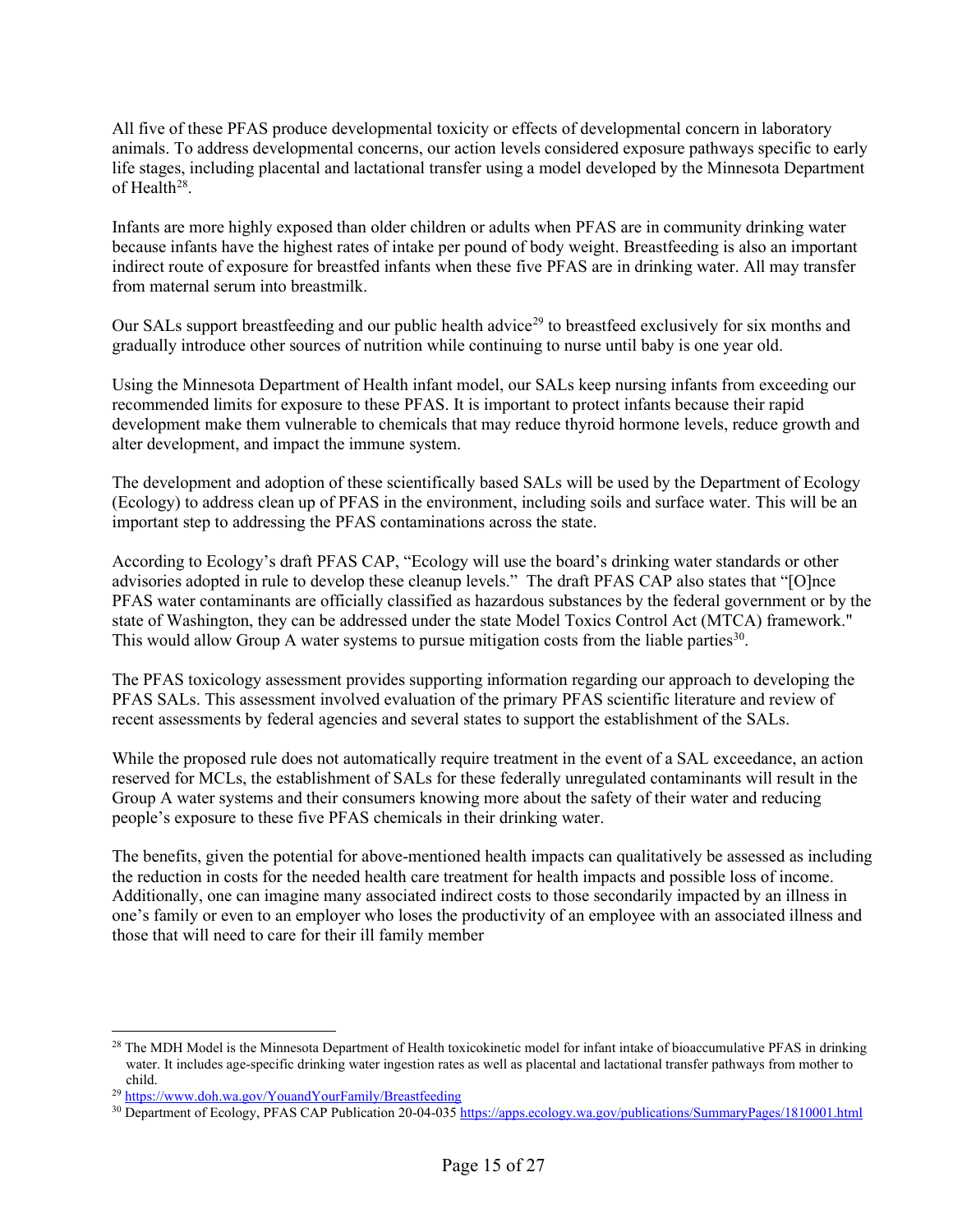# WAC 246-290-320 Follow-up action.

**Description:** This section establishes increased monitoring requirements for those Group A water systems that have detected results, which trigger additional increased monitoring. It also establishes requirements for notification and other follow-up actions required when a Group A water system exceeds an MCL, MRDL, action level, or a treatment technique (TT) trigger.

The proposed amendments to this section establish actions a Group A water system must take if there is an exceedance of a contaminant's SAL. These proposed amendments are like those for other federally regulated contaminants, including that the Group A water system must notify the department, notify Group A water system users, and owners and operators of any consecutive systems. Group A water systems must also investigate the cause of the contamination, within the Group A water system's control. The investigation may include, but is not limited to:

- Sampling the raw source water to determine if the contamination is in the aquifer or surface water source.
- Sampling to determine if the contamination is a result of a treatment process, sampling conditions, or sampling processes.
- Reviewing quality assurance and quality control data to determine if the contamination is a result of laboratory processes.

Additionally, Group A water systems must take action as directed by the department, for example if the contamination is determined to be within the purveyor's control, the department may:

- Direct a utility to adjust existing treatment if contamination is tied to existing facilities.
- Repair damaged or poorly installed infrastructure such as a poorly installed pitless adapter, if allowing a pathway for contamination.
- Direct a utility to collect additional samples, which might include additional samples from key locations within the distribution after a system has flushed the contaminant out of the system.

For those Group A water systems that exceed the SAL, the rule sets follow-up actions such as monitoring, public notification, and additional recordkeeping and reporting requirements. There may be individual situations where a water system's PFAS results are very high and pose an immediate public health threat. In those unique situations the department, the water system, and the local health jurisdiction will work together to take actions to protect public health, as they would in the event of any known or unregulated contaminant. If supported by the facts and emerging science, the local health officer and/or the department may order a water system to take action to remedy a public health emergency under its general authority to regulate drinking water systems, including RCW 70A.125.030(1); RCW 70.05.070; RCW 43.70.130(7). This would be a caseby-case decision, not a requirement of general application under this rule.

The proposed amendments add monitoring requirements when there is a detection of an organic contaminant with a SAL, since these contaminants are not naturally occurring. For inorganic contaminants, increased monitoring would begin when the SAL is exceeded.

For organic contaminants with a SAL, the designated number of additional consecutive quarters of monitoring required is based on the detected concentration in comparison with a SAL. Sources with lower detections relative to the SAL will have less required monitoring than sources with higher detections relative to a SAL.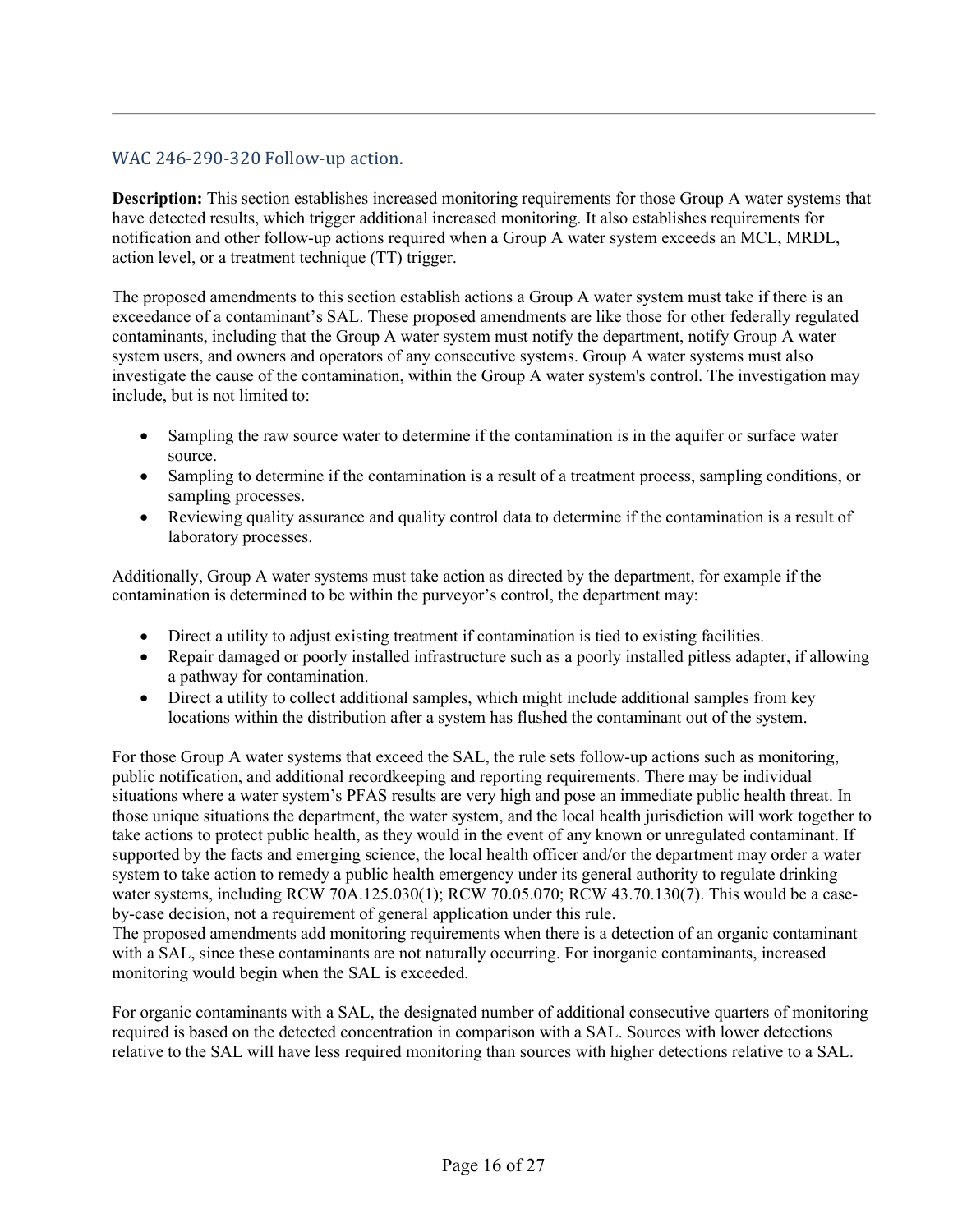See Tables 6 and 7 below for additional monitoring required at different concentrations. Table 6 outlines the number of quarters following the first detection, and Table 7 outlines ongoing monitoring following the increased quarterly monitoring identified in Table 6.

**Table 6: Monitoring Requirements Following the First Detection of An Organic Contaminant with a Sal**

| If the highest detection in the first year is: | Total number of additional consecutive quarters. |
|------------------------------------------------|--------------------------------------------------|
| $\leq$ 20% of the SAL.                         |                                                  |
| $\geq$ 20% but < 80% of the SAL.               |                                                  |
| $\geq$ 80% of the SAL.                         |                                                  |

|   |  | Table 7: Ongoing Monitoring Requirements for Sources with Organic Contaminants with a Sal |  |  |  |  |  |  |
|---|--|-------------------------------------------------------------------------------------------|--|--|--|--|--|--|
| . |  |                                                                                           |  |  |  |  |  |  |

| If highest detection being considered is: | <b>Monitoring frequency:</b>                                                                                                   |
|-------------------------------------------|--------------------------------------------------------------------------------------------------------------------------------|
| $\leq$ 20% of the SAL.                    | Every 3 years                                                                                                                  |
| $>$ 20% but < 80% of the SAL.             | Annually                                                                                                                       |
| $\geq$ 80% of the SAL.                    | 1. Quarterly, if contaminant is a Tier $1^{31}$ , or a Tier $2^{32}$ and<br>bioaccumulative per Table 17 in WAC 246-290-71006. |
|                                           | 2. Annually if the contaminant is Tier 2 and not<br>bioaccumulative per Table 17 in WAC 246-290-71006.                         |

For contaminants without a MCL, MRDL, TT, or SAL, the department may use an EPA health advisory level to determine subsequent monitoring. The amendments also make technical corrections to align with federal rule language, including changing from the word "substances" to "contaminants" and removing outdated references to federal regulations.

**Costs:** Increased costs are associated with concentrations compared to the SAL. Costs for follow-up monitoring will also vary dependent upon how many Group A water system's sources have detections. Likely a Group A water system will have to take one confirmation sample following an initial detection and one quarterly sample at a minimum. If PFAS is detected in the confirmation sample, a Group A water system may be directed to take a raw source water sample. Sources with confirmed detections will be directed to complete quarterly monitoring and ongoing monitoring based upon the concentrations, as explained in department guidance in the PFAS Monitoring and Follow-Up Actions Flow Chart<sup>33</sup>. The cost for these follow-up monitoring samples can be derived from multiplying the number of required samples by the estimated sampling costs in the section analysis for WAC 246-290-300 above.

An estimate of the number of samples which may be required in three years is based upon sample concentrations compared to the SAL. These estimates assume a confirmation sample, a raw source water sample, and all increased quarterly and ongoing samples for one source or entry point detection.<sup>[34](#page-16-3)</sup> Using the mean cost of \$796 per sample from the sectional analysis for WAC 246-290-300, an estimated cost for one source or entry point is provided in the table below.

<span id="page-16-0"></span><sup>&</sup>lt;sup>31</sup> Tier 1 means PN is required within 24 hours and this designation correlates to the quarterly monitoring requirements in this section.

<span id="page-16-2"></span><span id="page-16-1"></span> $32$  Tier 2 means PN is required within 30 days and this designation correlates to the annual monitoring requirements in this section. <sup>33</sup> This monitoring is also outlined as a flow chart in PFAS Monitoring and Follow-Up Actions Under Draft Chapter 246-290 WAC

[<sup>\(</sup>DOH Pub. 331-668\)](https://www.doh.wa.gov/Portals/1/Documents/Pubs/331-668.pdf), which can be found a[t https://www.doh.wa.gov/Portals/1/Documents/Pubs/331-668.pdf](https://www.doh.wa.gov/Portals/1/Documents/Pubs/331-668.pdf) .

<span id="page-16-3"></span><sup>&</sup>lt;sup>34</sup> WAC 246-290-320 gives the department discretion regarding monitoring frequency should it be warranted.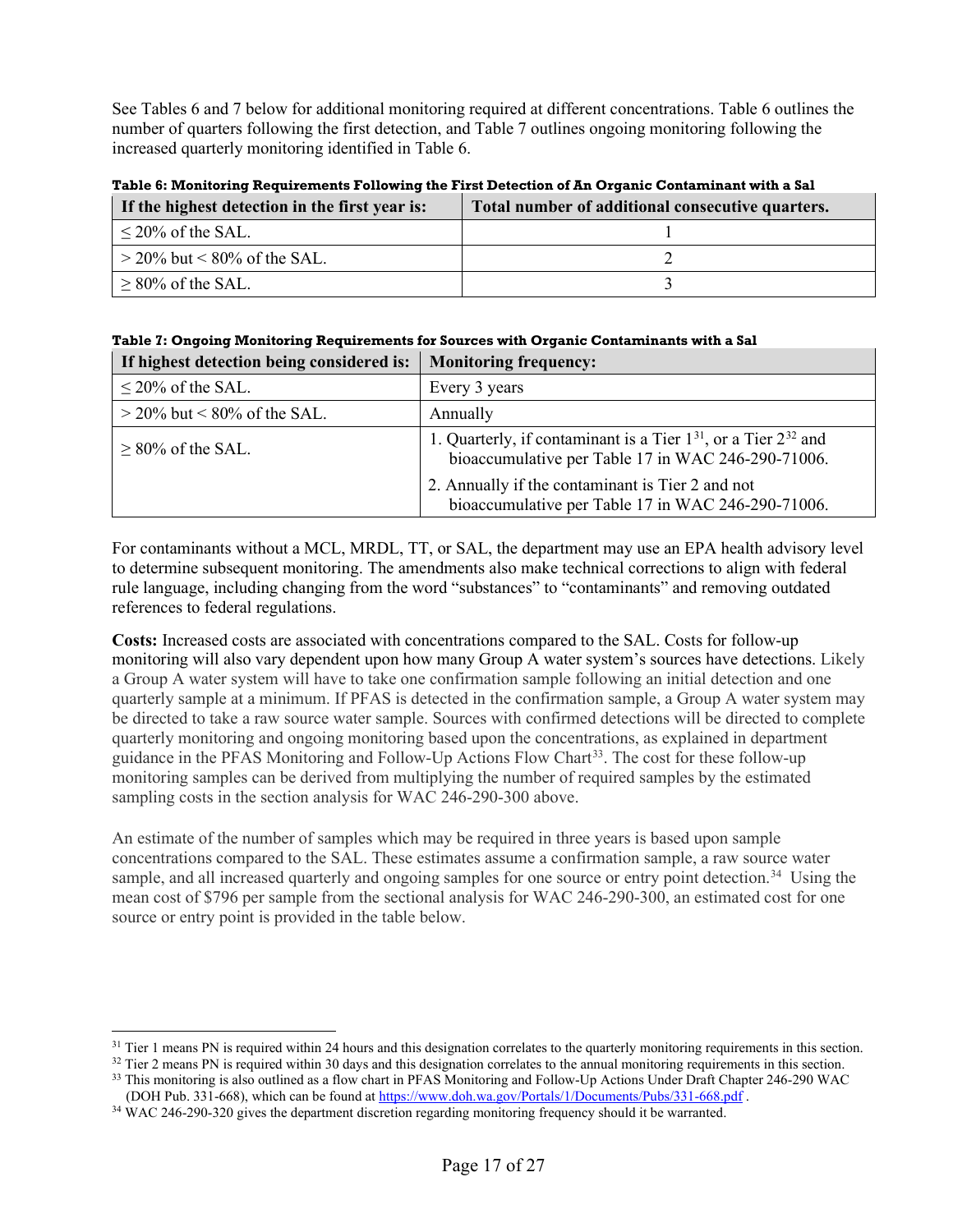| If all samples concentrations  | <b>Number of subsequent samples</b> | <b>Estimated Mean cost</b> <sup>35,36</sup> |  |
|--------------------------------|-------------------------------------|---------------------------------------------|--|
| from one source are            | required (excluding initial sample) |                                             |  |
|                                | 1 confirmation                      |                                             |  |
| $\leq$ 20% of the SAL          | 1 raw source                        | \$2,388                                     |  |
|                                | 1 quarterly                         |                                             |  |
|                                | 3 total samples in 3 years          |                                             |  |
|                                | 1 confirmation                      |                                             |  |
|                                | 1 raw source                        |                                             |  |
| $>$ 20% but $<$ 80% of the SAL | 2 quarterly                         | \$4,776                                     |  |
|                                | 2 years annual                      |                                             |  |
|                                | 6 total samples in 3 years          |                                             |  |
|                                | 1 confirmation                      |                                             |  |
| $\geq$ 80% of the SAL          | 1 raw source                        | \$10,348                                    |  |
|                                | 11 quarterly                        |                                             |  |
|                                | 13 total samples in 3 years         |                                             |  |

#### **Table 8: Estimated Mean Costs for Three Years of Monitoring for One Source**

While this section also establishes PN requirements, the costs and benefits associated with PN are discussed in the analysis of section WAC 246-290-71006.

**Benefit:** Proposed monitoring per this section will provide more accurate determinations of concentrations of contaminants over time. It will also allow the state to know more about the extent, locations, and severity of PFAS contamination across the state, a clear public health benefit as a first step in addressing the sources and health risks associated with PFAS contaminated drinking water.

### WAC 246-290-455 Operation of chemical contaminant treatment facilities.

**Description:** This section establishes the monitoring requirements Group A water systems must follow when using treatment to remove or reduce a contaminant. The proposed amendments add a quarterly monitoring requirement for finished drinking water when treating to remove a contaminant or when blending water to reduce a contaminant with a SAL. This ensures the treatment or blending is effective. Group A water systems must submit the quarterly monitoring samples to a certified lab for analysis or analyze the samples using department-approved on-site methods.

**Costs:** Because the extent and severity of PFAS contamination is still unknown, the costs for this section are indeterminant. The proposed rule does not require treatment; however, we anticipate some Group A water systems will choose to treat. For systems that choose to add treatment or blend to reduce a contaminant below a PFAS SAL, the cost of this quarterly analysis will be similar to the costs associated with monitoring in section WAC 246-290-300, but for each entry point (to distribution) where treatment or other mitigation is used to reduce a contaminant below the SAL.

**Benefit:** For those systems that elect to install treatment, monitoring ensures treatment is consistently effective at removing or reducing contamination below a SAL and this means better public health protection. Additionally, it lets Group A water systems know the treatment they are providing is effective, and if not, provides feedback on treatment performances so it can be properly addressed.

<span id="page-17-0"></span><sup>35</sup> Mean cost per sample = \$ 796 (from section WAC 246-290-300 Monitoring requirements: Table 3).

<span id="page-17-1"></span><sup>&</sup>lt;sup>36</sup> Costs are not adjusted for inflation and are presented in nominal year U.S \$.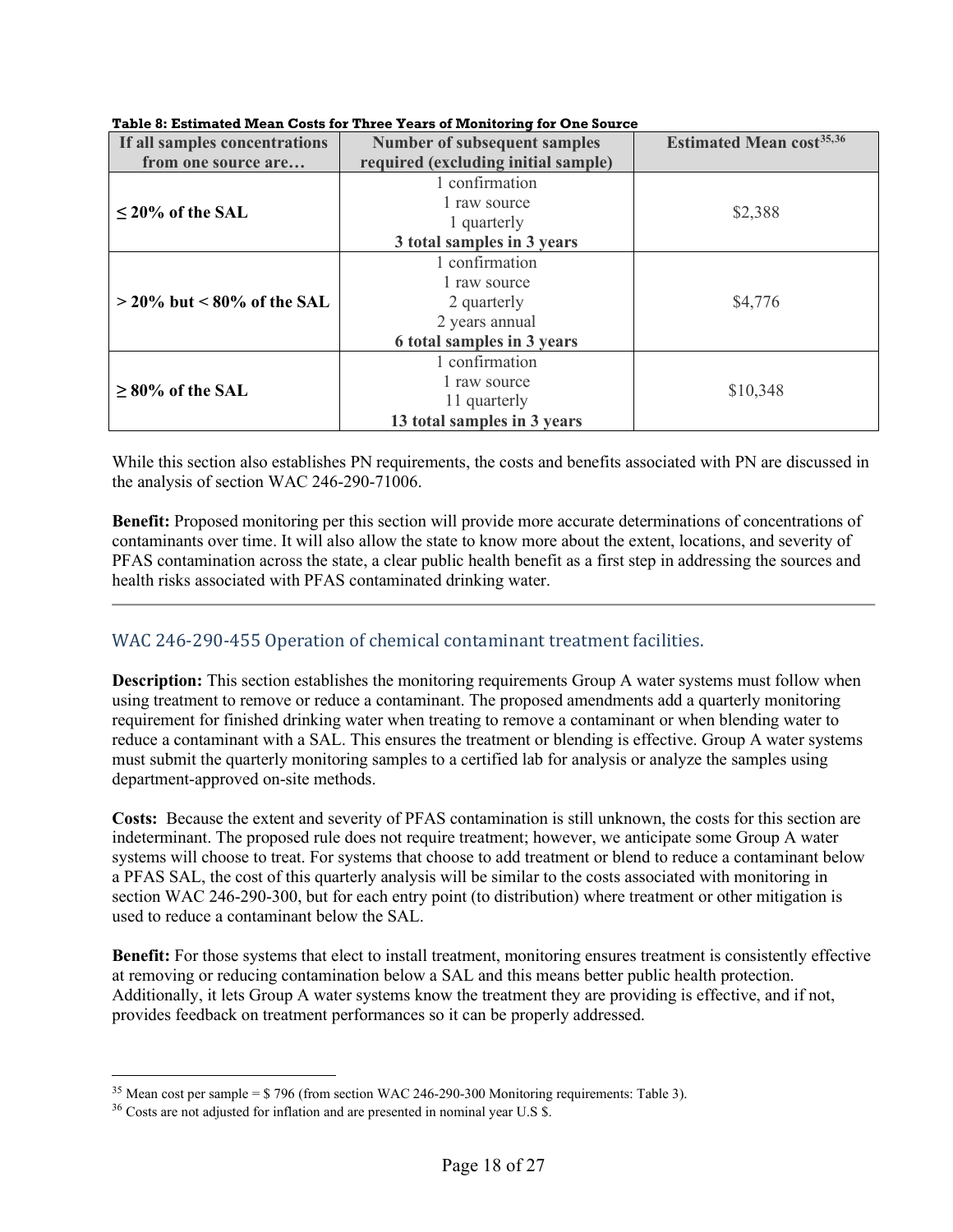# WAC 246-290-480 Recordkeeping and reporting.

**Description:** This section establishes the recordkeeping and reporting requirements for Group A water systems.

The proposed amendments add recordkeeping and reporting requirements for PFAS contaminants consistent with the recordkeeping and reporting requirements of other required chemical monitoring. Like other chemical monitoring, Group A water systems will be required to maintain chemical water quality results for PFAS for the life of the system. Records of actions taken to address a SAL exceedance must be kept for at least ten years after the last action to address the SAL exceedance. When PN is required for PFAS SAL exceedances, a certification that the PN was delivered to customers will be required. The requirements for monitoring for contaminants with a SAL and records of other actions are consistent with retention schedules for other federally regulated contaminants.

**Costs:** The costs for PFAS recordkeeping and reporting for the additional contaminants with a SAL are shown below in Table 9. Group A water systems are currently required to maintain chemical water quality data for other test panels for the life of the Group A water system, and records of actions taken to address such records for the existing MCLs. The proposed amendments only add the additional PFAS test panel for reporting and recordkeeping purposes.

In response to the department survey, 88 Group A water systems provided costs for completing the recordkeeping and reporting for PFAS as proposed in the rule.

| Action                      | <b>Mean cost</b> | <b>High cost</b> | <b>Low cost</b> |  |  |  |
|-----------------------------|------------------|------------------|-----------------|--|--|--|
| Annual record keeping       | \$235            | \$2,400          | ΦΙ              |  |  |  |
| and reporting <sup>3/</sup> |                  |                  |                 |  |  |  |

**Table 9: Estimated Annual PFAS Recordkeeping and Reporting Costs**

Table 10 below further shows distribution of the estimated sampling costs.

| <b>Estimated annual cost</b> | Number of respondents within range |  |  |
|------------------------------|------------------------------------|--|--|
| \$1 to \$50                  |                                    |  |  |
| \$51 to \$100                |                                    |  |  |
| \$101 to \$350               | 36                                 |  |  |
| \$900                        |                                    |  |  |
| \$1,001 to \$2,000           |                                    |  |  |
| \$2,001 to \$3,000           |                                    |  |  |

### **Table 10: Estimated PFAS Recordkeeping and Reporting Cost Distribution**

As shown above, 80 out of 88 (91 percent) estimated it would cost \$350 or less to complete annual required recordkeeping and reporting and half of respondents (44 out of 88) (50 percent) estimated it would cost \$100 or less. Responders that provided higher cost estimates generally indicated higher labor costs per hour or time

<span id="page-18-0"></span><sup>&</sup>lt;sup>37</sup> Eleven survey responses indicated \$0 or no cost, which were excluded in the mean, high, or low cost calculations; One outlier response of \$13,150 was removed because it was more than 2.4 standard deviations from the mean (see Aquinis et.al, Best-Practice Recommendations for Defining, Identifying and Handling Outliers; Organizational Research Methods, pg 270-301, 2013.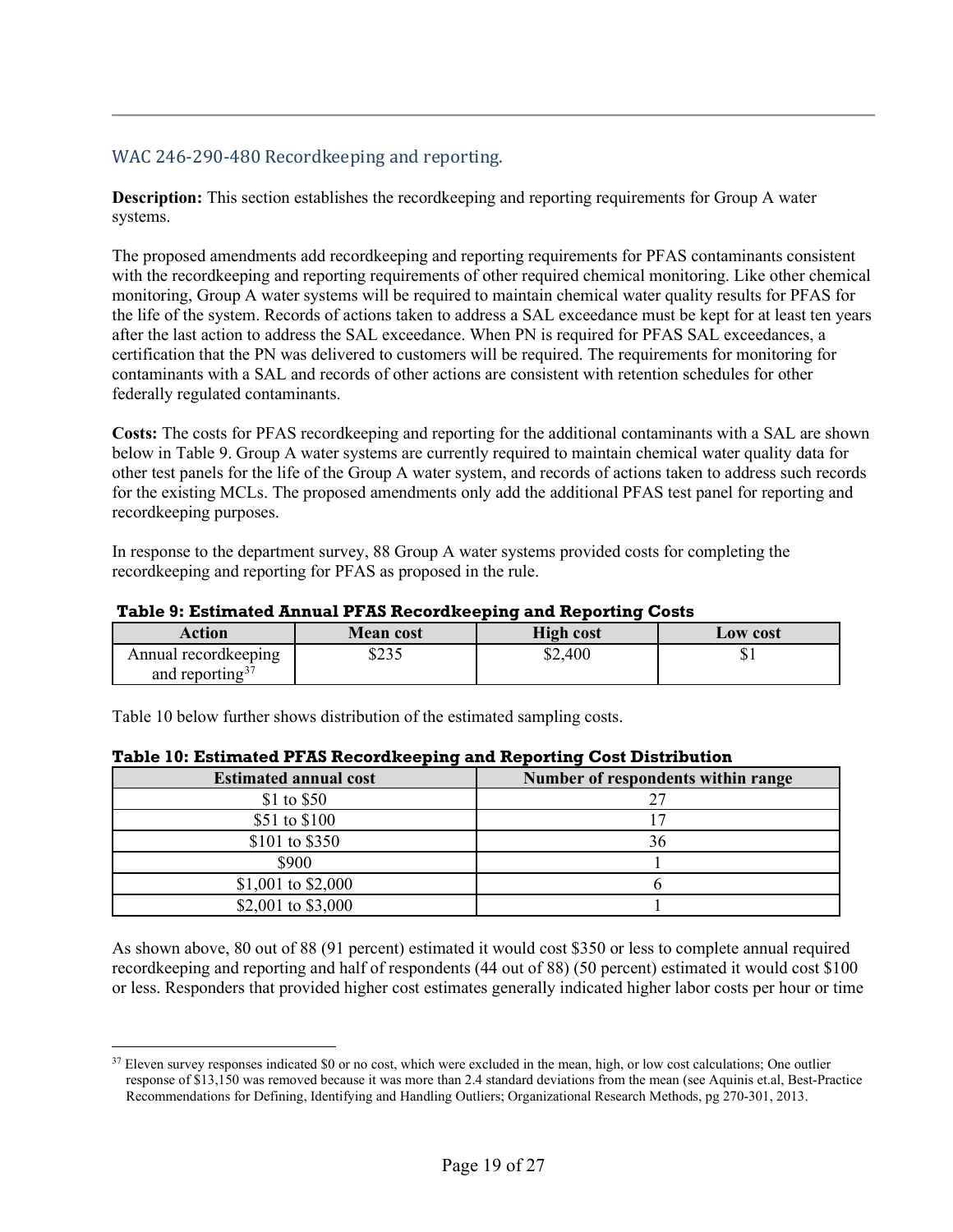needed to complete the tasks. Based on these estimates, some of these responders may have reported total recordkeeping and reporting costs for all contaminants, not those solely for PFAS.

**Benefit:** These requirements for recordkeeping and reporting are standard requirements for public records transparency, which allows the public, consumers, and the department to review historical records related to these contaminants. Because we aligned these proposed requirements with the federal requirements, Group A water systems will have a familiar retention schedule with which to comply.

# WAC 246-290-71006. [Now titled] Public notification for contaminants with a SAL

**Description:** This section requires PN to consumers following detections of contaminants with a SAL.

Proposed amendments to this section were made to change the PN requirements from a "state advisory level" to a "state action level" (SAL) based on the associated timing of PN in section WAC 246-290-315. The amendments align our PN requirements to the federal rule based upon identified Tier 1, 2 or 3 criteria (timing of PN) and establishes the contaminants with a SAL as a Tier 2 PN (within thirty days) when the SAL is exceeded.

The delivery methods per the proposed amendments ensure every consumer is notified via direct delivery and additional methods reasonably calculated to reach all consumers.

**Costs:** In response to the department survey, 108 Group A water systems provided costs if they had to complete PN as proposed in the rule.

#### **Table 11: Estimated Costs for Quarterly Public Notification**

| Action                                           | <b>Mean cost</b> | <b>High cost</b> | <b>Low cost</b>  |
|--------------------------------------------------|------------------|------------------|------------------|
| One Quarter of Public Notification <sup>38</sup> | \$2,505          | \$49,680         | $\bigcap$<br>312 |

The table below further shows cost distribution to complete PN.

| <b>Estimated Quarterly cost</b> | Number of respondents within range |
|---------------------------------|------------------------------------|
| \$1 to \$100                    | 20                                 |
| \$101 to \$500                  | 34                                 |
| \$501 to \$1,000                | 18                                 |
| \$1,001 to \$5,000              | 22                                 |
| \$5,001 to \$10,000             |                                    |
| Over \$10,000                   |                                    |

#### **Table 12: Estimated Quarterly Cost Distribution for PFAS Public Notification**

As shown above there are wide normally distributed results for the cost to conduct PN for one quarter. Group A water systems must continue providing quarterly PN as long as they continue to exceed a SAL. Although there are some fixed costs such as developing required messaging, the variable cost of providing notices to all system users results in some large costs for the larger systems and much smaller costs for the smaller systems (based on the population served).

<span id="page-19-0"></span><sup>&</sup>lt;sup>38</sup> Seven survey responses indicated \$0 or no cost, which were excluded in the mean, high, or low-cost calculations.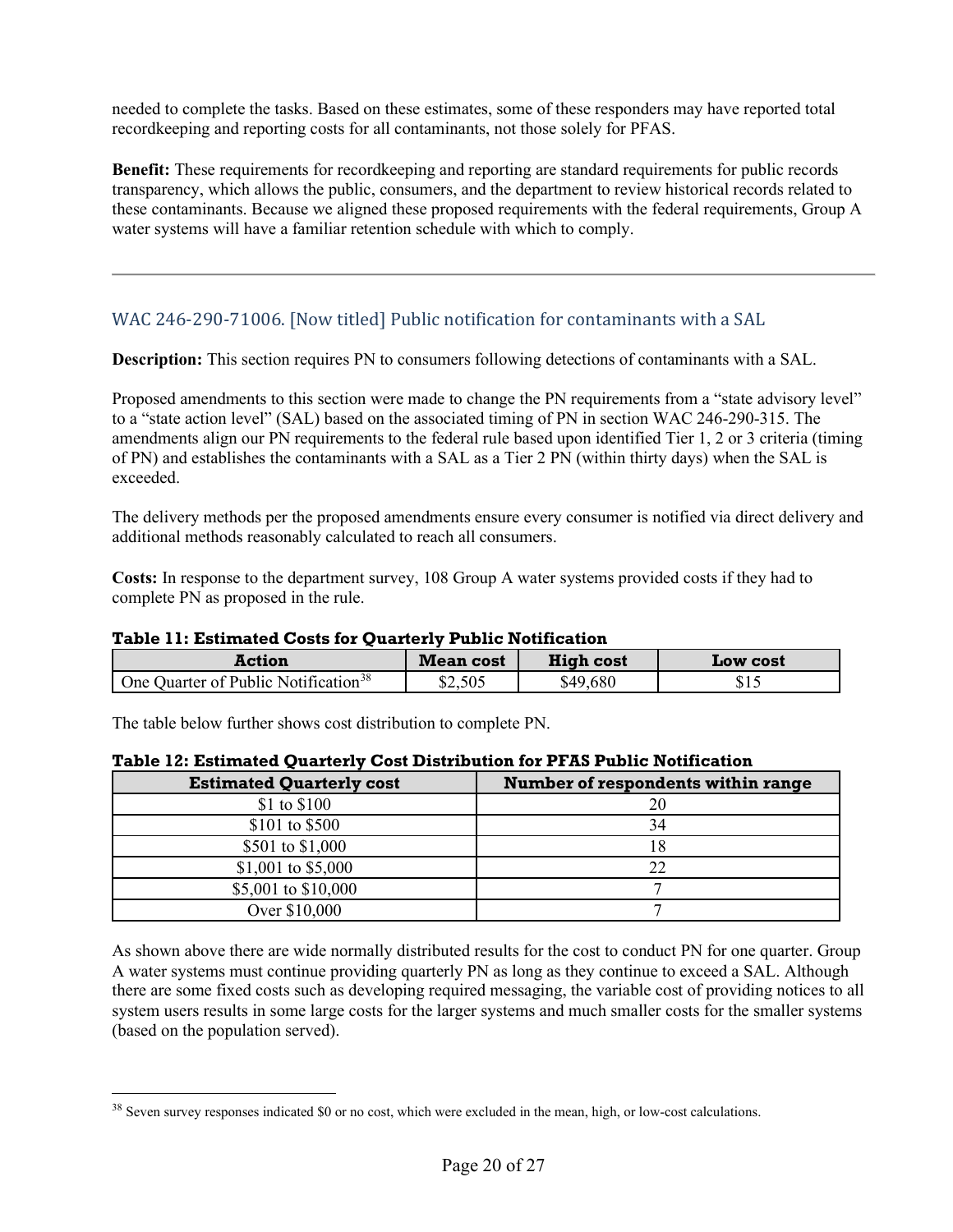**Benefit:** This proposed rule amendment will require PN to drinking water consumers when their water exceeds the PFAS SALs. This notification empowers communities with information that is essential to their health and wellbeing. This is especially important for women who are pregnant or who may be breastfeeding, allowing them to make timely, informed decisions about their health and the health of their families. Most importantly, while we await federal rulemaking action on a PFAS MCL, the proposed changes will—in those communities that do have PFAS exceedances—kick start conversations between the Group A water systems and the drinking water customers that will likely be necessary to address PFAS contamination.

## WAC 246-290-72004 Report contents - Definitions

**Description:** This section establishes the definitions to be included in the annual CCR.

The proposal adds a definition for a "state action level" (SAL) to be used in the annual CCR.

**Costs:** The department believes the costs to be minimal. See the analysis for WAC 246-290-72005 for costs associated with the additional content requirements in the CCR.

**Benefit:** The proposed change will add a definition of a SAL as a required definition in the CCR so that consumers understand what a SAL is so they may understand what a SAL exceedance means. Additionally, it will tell consumers about the health effects of the PFAS contaminants detected in their water. This change is consistent with and aligns with other federal requirements for CCR definitions.

# WAC 246-290-72005 Report contents – Information on detected contaminants.

**Description:** This section specifies the requirements for information to be included in each CCR.

The proposed amendments to this section add a requirement for community water systems to include detected results for contaminants with a SAL in their annual CCR. Additionally, the proposal removes outdated federal requirements to better align the state rule with the federal rule.

**Costs:** The department assumes the costs will be minimal since this is only potentially additional information in CCR that Group A water systems are already preparing. There will likely include labor costs associated with educating concerned customers who want to know more about the results.

In response to the department survey, 86 Group A water systems provided costs adding PFAS sample results to their existing CCR requirements, when applicable.

#### **Table 13: Estimated Annual Cost for Including PFAS Results in CCR**

| <b>Action</b>                                                              | <b>Mean cost</b> | High cost | Low cost |
|----------------------------------------------------------------------------|------------------|-----------|----------|
| Adding PFAS sample results to CCR annually, as applicable <sup>39,40</sup> | \$226            | \$4       | Φ.       |

Table 14 further shows distribution of the costs to add PFAS information to the system's CCR.

 $39$  Twelve survey responses indicated \$0 or no cost, which were excluded from the mean, high, and low-cost calculations.

<span id="page-20-1"></span><span id="page-20-0"></span><sup>&</sup>lt;sup>40</sup> One outlier response of \$13,150 was removed because it was more than 2.4 standard deviations from the mean (see Aquinis et.al,)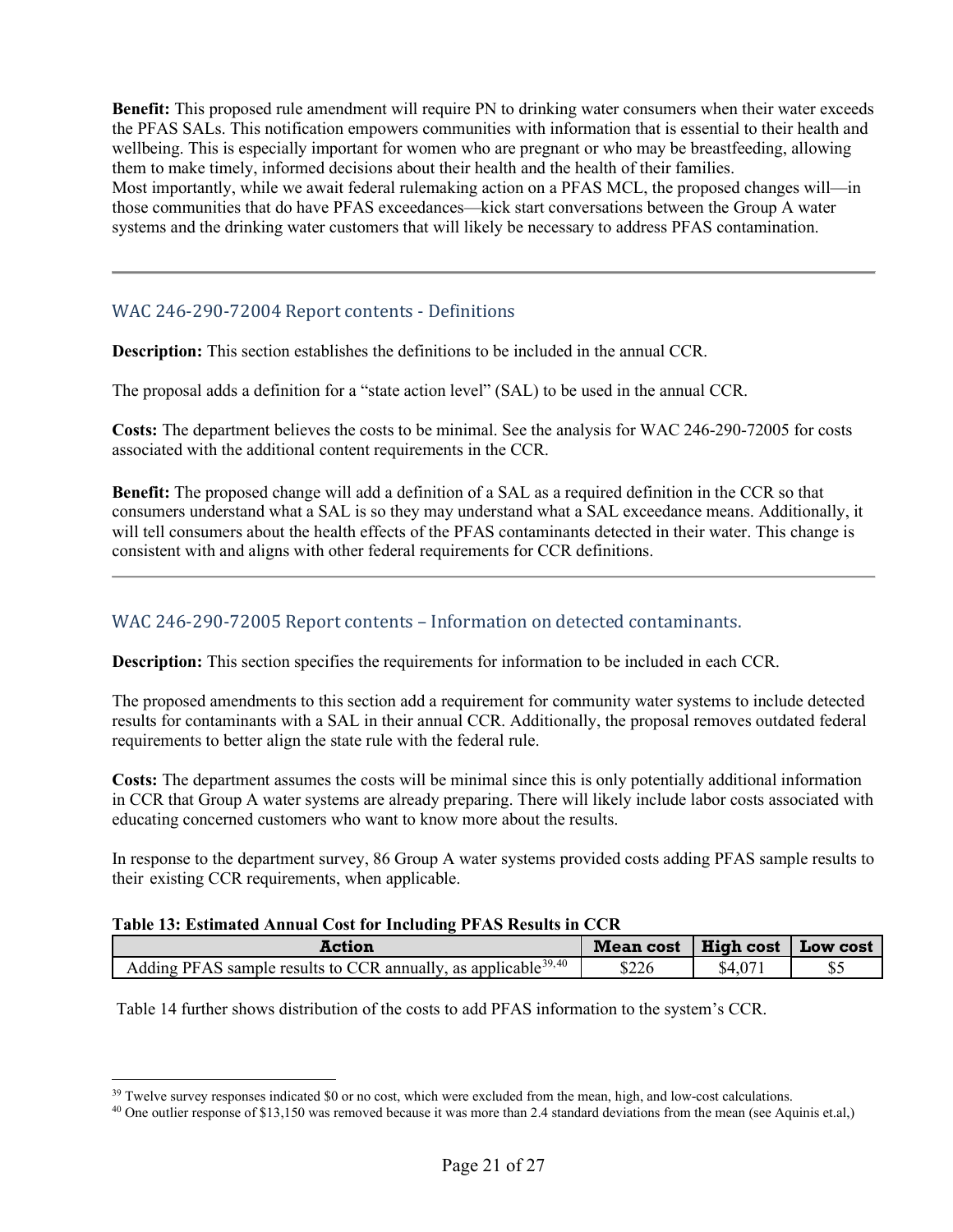| <b>Estimated annual cost</b> | Number of respondents within range |
|------------------------------|------------------------------------|
| \$1 to \$100                 |                                    |
| \$101 to \$500               |                                    |
| \$501 to \$1,000             |                                    |
| \$1,001 to \$5,000           |                                    |

#### **Table 14: Estimated Annual Cost Distribution for adding PFAS Sample Results to CCR**

Based on values in the survey responses (including some accompanying explanatory text) the department assumes that several respondents provided cost estimates for developing and sending the entire CCR, not just the incremental cost of adding PFAS information to the existing CCR. Regardless a majority of respondents (79 out of 86) (92 percent) indicated the annual estimated annual cost of including PFAS results in CCR would be \$500 or less.

**Benefit:** This proposed requirement provides transparency regarding the quality of drinking water served, in plain language, so consumers are informed of any PFAS contamination in their drinking water and they can make informed decisions about their health and safety.

# WAC 246-290-72012 Regulated contaminants

**Description:** This section of the rule identifies major sources of contamination in drinking water and the associated health effects language. The proposed amendments to this section include the addition of PFAS contaminants with a SAL to the table of regulated contaminants. The proposed amendments to this section made technical corrections related to the units of measure to assist Group A water systems in drafting their CCRs.

**Costs:** This section has no additional associated costs. Costs for WAC 246-290-72012 are addressed above in the analysis for WAC 246-290-72005.

**Benefit:** This will assist Group A water systems in preparing the annual CCR, both with conversions required to present data as whole numbers and by providing contaminant specific information for systems with detections above the SAL. The addition of PFAS to this table will mean that drinking water consumers receive consistent information about the contaminants found in their water and importantly it will tell them in plain language the health effects of each PFAS contaminant included in this proposal.

# **Cost Benefit Summary**

A survey on potential costs associated with the proposed rule revisions was sent out by the department to community and NTNC public water systems on record. Of the more than 1,000 public water systems 136 Group A water systems responded and of those 115 (85 Percent) indicated they would have varied costs associated with the proposed rules. For those systems that provided no cost or \$0, many indicated that the system is operated by volunteers, thus no cost impact. For these cases the rule does impact these systems in the form of opportunity cost of labor (if they were not completing PFAS work they would be able to complete other tasks during this time), but such opportunity costs were not valued in this analysis because our survey was not designed to collect hours of volunteer labor.

Overall, Group A water systems did indicate that they would incur costs associated with the proposed rules. However, the department asserts that there are significant public health benefits to setting PFAS SALs and requiring monitoring, follow up actions, and PN for exceedances.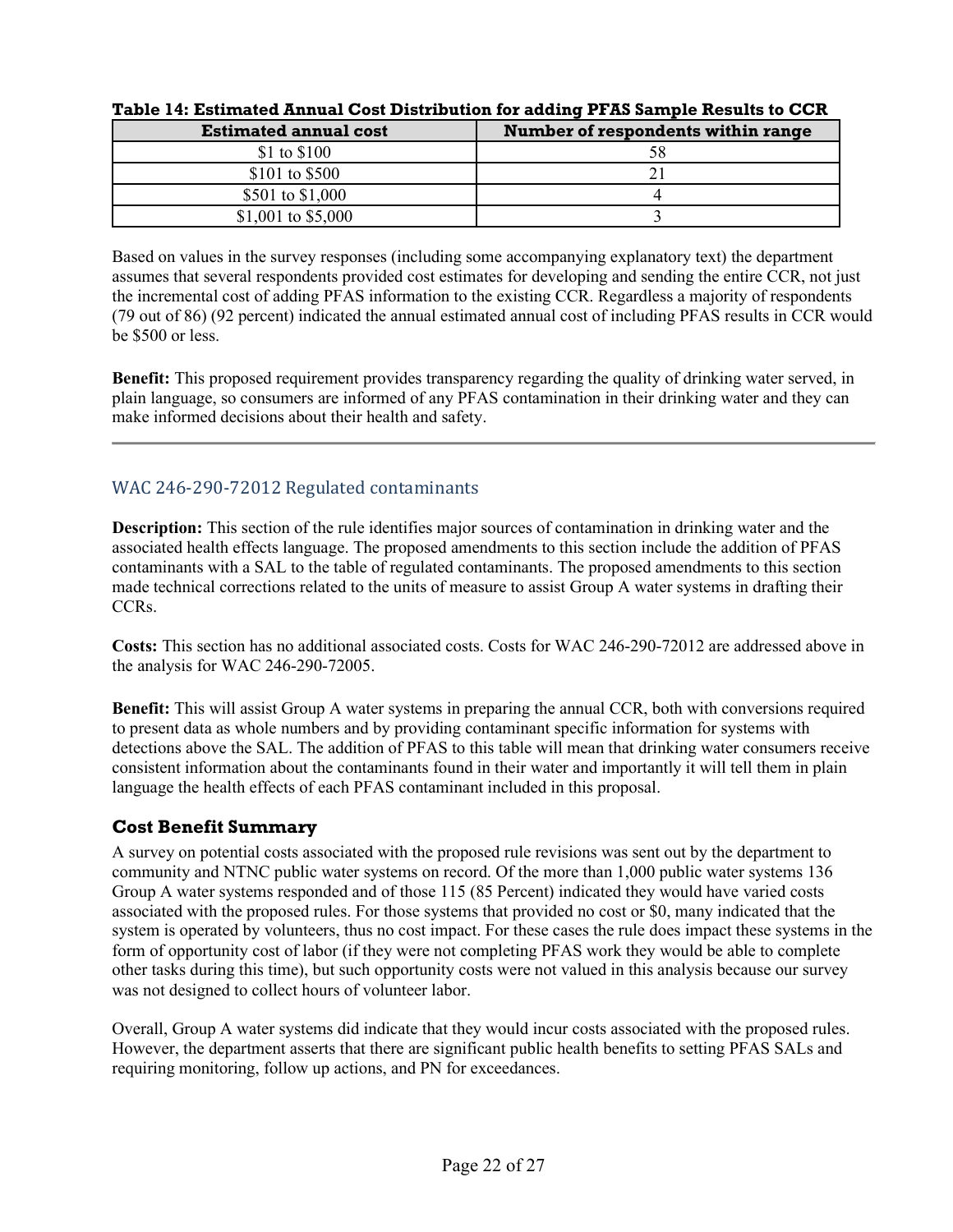Importantly, it provides Group A water systems with the knowledge needed to continue to provide safe and reliable drinking water to their customers. It empowers drinking water customers to make choices that affect their health and the health of their families. It begins the necessary conversations that communities need to have as they decide how to prioritize limited public health funds to address contaminants. It also greatly expands the state's ability to determine the extent and severity of PFAS contamination in Washington's Group A drinking water sources and the environment. Initial and monitoring every three years thereafter, broadly across our state, of Group A systems will help us find impacted drinking water supplies and notify other nearby private and group B wells that they may want to test. It will start the process of finding and mitigating local sources.

Additionally, the proposal lays a foundation for other state and local efforts to address PFAS contaminants in our environment. Ecology will use the SALs in this proposal to set clean-up standards for PFAS, a necessary step in the ongoing efforts to protect public health and the environment—and a precursor to recouping costs from liable parties.

Lastly these standards will serve as a bridge until future adoption of a federal MCL and will also help the state determine if the development of a state MCL is warranted as a further step to protecting Washingtonians from the health impacts of PFAS.

Ultimately, the department concludes, based on a reasonable understanding of the quantified and qualitative costs and likely benefits from the proposed rule, that the benefits to public health of the proposed rule are greater than the costs.

| <b>Categories</b>                                   | <b>Group A water systems,</b><br><b>IOUs and SMAs</b> |
|-----------------------------------------------------|-------------------------------------------------------|
| Number sampled                                      | Over 1,000                                            |
| Number responded                                    | 136                                                   |
| Monitoring cost range per PFAS sample <sup>41</sup> | \$610 to \$2,386                                      |
| Monitoring average cost per PFAS sample             | $$196 + $600 = $796$                                  |
| Public notification cost range per quarter          | \$15 to \$49,680                                      |
| Public notification average cost per quarter        | \$2,505                                               |
| Recordkeeping and reporting annual cost range       | \$1 to \$2,400                                        |
| Recordkeeping and reporting average annual cost     | \$235                                                 |
| CCR annual cost range per system                    | \$5 to \$4,071                                        |
| CCR annual average cost per system                  | \$226                                                 |

<span id="page-22-0"></span><sup>&</sup>lt;sup>41</sup> The department survey used an estimated laboratory cost of \$600 to run a PFAS sample. This value includes the \$600 estimate. . Actual laboratory cost to run sample will vary based on laboratory.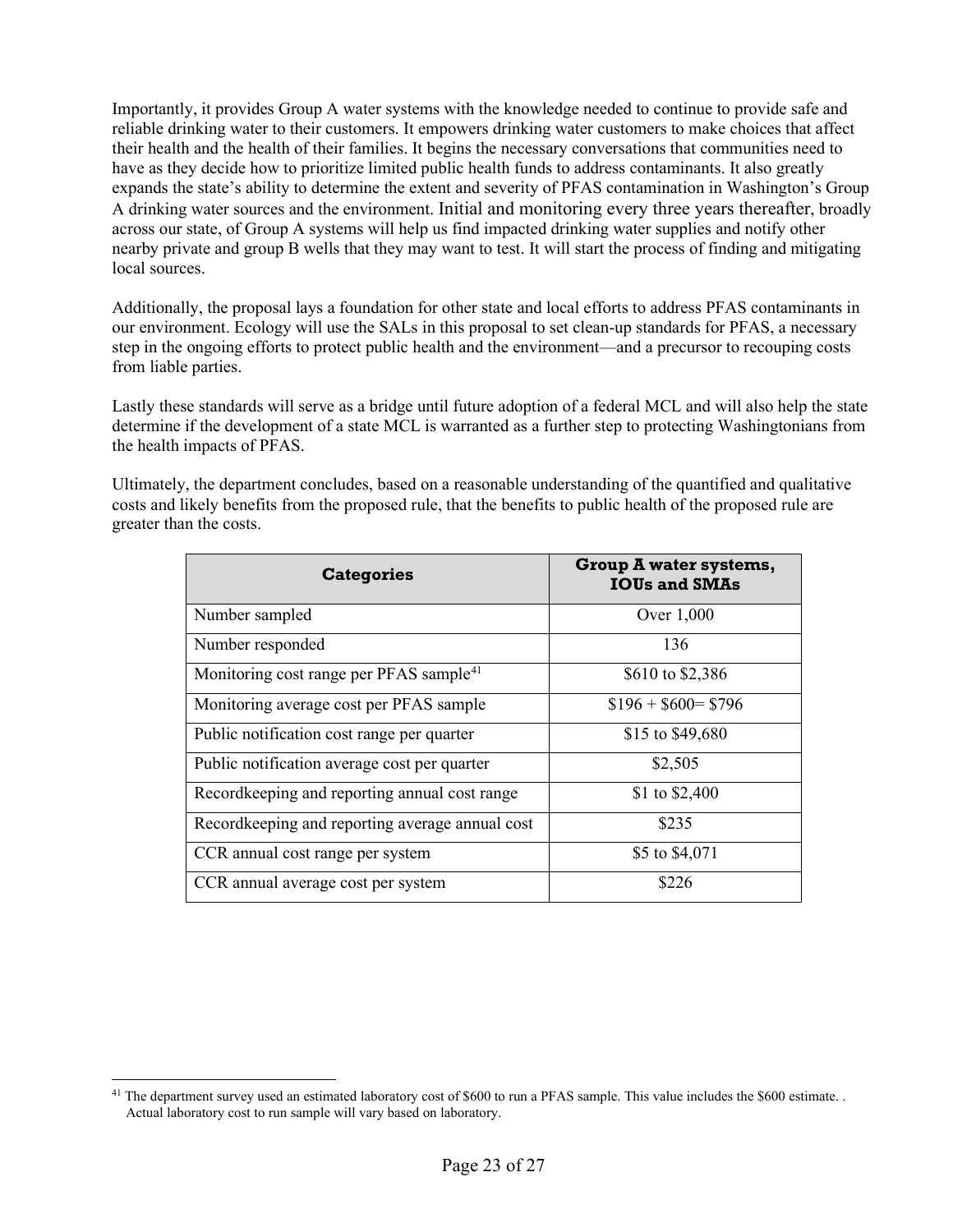# **Section 6: Identify alternative versions of the rule that were considered and explain how the department determined that the rule being adopted is the least burdensome alternative for those required to comply with it that will achieve the general goals and specific objectives stated previously.**

The department considered several alternate amendments to the rule. In considering each requirement, the department chose the version that is the least burdensome for those required to comply—while still protecting public health by ensuring the people of Washington are aware of what is in their drinking water.

These major alternatives amendments considered include the following:

### **Establish a state action level or maximum contaminant level for PFAS?**

The department considered the similarities that both SALs and MCLs share. Both allow for the establishment of monitoring requirements, PN, use of an accredited lab and approved lab methods for PFAS sample analysis, state loan fund availability, and department technical assistance. However, the outcome of exceedances of a SAL versus an MCL are not the same.

Exceeding a federal MCL requires some form of mitigation, such actions may include:

- Installing treatment.
- Abandoning, replacing, or modifying the source of supply.
- Changing operational practices.

For those Group A water systems that exceed the SAL, the rule sets follow-up actions such as monitoring, public notification, and additional recordkeeping and reporting requirements. There may be individual situations where a water system's PFAS results are very high and pose an immediate public health threat. In those unique situations the department, the water system, and the local health jurisdiction will work together to take actions to protect public health, as they would in the event of any known or unknown contaminant. If supported by the facts and emerging science, the local health officer and/or the department may order a water system to take action to remedy a public health emergency under its general authority to regulate drinking water systems, including RCW 70A.125.030(1); RCW 70.05.070; RCW 43.70.130(7). This would be a caseby-case decision, not a requirement of general application under this rule.

Without a clear understanding of the full extent of PFAS contamination in our drinking water supplies, which is necessary to understand the scope of impact and establish a state MCL, the board directed the department to establish PFAS SALs. The following are some reasons a SAL is the type of health-based standard needed at this time.

The SALs:

- Are state drinking water standards that are recognized by Washington State and federal cleanup standards.
- Set monitoring requirements to establish a baseline of PFAS contamination occurrence and severity in Washington State.
- Are based on enough scientific information to require notification to drinking water customers upon a confirmed detection and require follow-up actions Group A water systems must take when PFAS SALs are detected or exceeded.
- Allow for data collected combined with the developing science to support future state MCL development, if appropriate.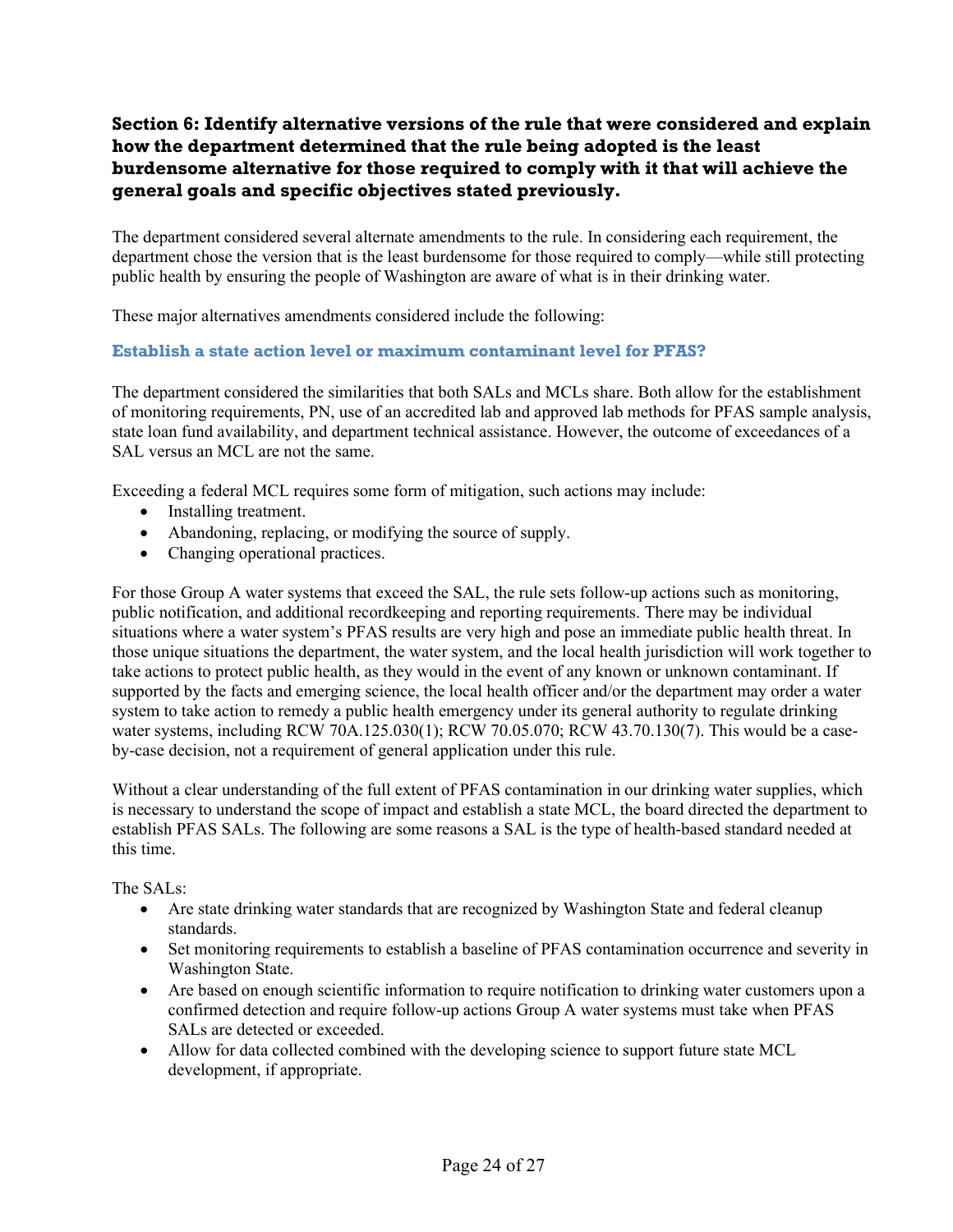Currently setting SALs for PFAS instead of MCLs is the least burdensome alternative that meets the general goals and specific objectives of the statutes. It also addresses the need for gathering data to consider in developing an MCL.

## **Should exceedance of PFAS SALs be defined as a confirmed detection or require a Running Annual Average (RAA)?**

In setting SALs for PFAS, the board considered whether to set an exceedance or a violation of the standard at a confirmed detection or to use an RAA. EPA has defined MCL exceedances for most regulated chemical contaminants, including other persistent bioaccumulative toxicants such as dioxin (2,3,7,8 tetrachlorodibenzodioxin) and Polychlorinated biphenyls or PCBs, as having an RAA that exceeds the MCL. The only exceptions are for nitrate and nitrite, which are regulated as acute contaminants. Many other states are using an RAA approach for PFAS, but some states use a confirmed detection approach.

The main difference between using an RAA or a confirmed detection for the proposed PFAS SALs is in timing of PN. Under the current proposal, Group A water systems would need to notify their customers within 30 days when water testing confirms a detection of PFAS greater than the SAL at any sampling time point. With a RAA approach, quarterly water tests must add up to four times the SAL threshold before the SAL is "exceeded". The PN under this scenario could be delayed 3-9 months after the water tests greater than a PFAS SAL. PFAS are considered a developmental toxicant. Three to nine months comprises a significant proportion of pregnancy or lactation period during which people may choose to take action to limit their exposure.

For most Group A water systems testing for PFAS under this proposed rule, this will be their first-time testing for PFAS. Many industries or other users of PFAS chemicals have been releasing PFAS into the environment since the 1950s. PFAS are highly persistent in groundwater. With this in mind, the department determined that unless we have data to indicate otherwise, we should assume and act as if a community that exceeds a PFAS SAL has already had prolonged exposure, potentially over many years. This is important for a bioaccumulative chemical.

The proposal uses a confirmed detection for PFAS to trigger PN which is similar to EPA's advice for PN for their HAL, where they recommend notification of the public after a confirmed detection of a PFAS concentration above the HAL.<sup>[42](#page-24-0)</sup>

A confirmed detection more precisely meets the general goals and specific objectives of the statutes and is the least burdensome alternative that does so.

### **Should SALs be set for groups of PFAS or individual PFAS?**

Five proposed SALs were developed as indicators to identify PFAS contamination in public drinking water supplies. The proposed SALs represent health protective levels―expected to be without appreciable health effects over a lifetime of exposure for the general population, including in sensitive subgroups.

PFAS frequently appear as mixtures in drinking water. Use of these five proposed SALs as indicators, provides a reasonable initial approach to protect the public from PFAS mixtures in drinking water. Less is known about the other PFAS although many can be removed by the same mitigation technologies employed to remove the five PFAS with SALs.

<span id="page-24-0"></span><sup>&</sup>lt;sup>42</sup> [https://www.epa.gov/sites/production/files/2016-06/documents/drinkingwaterhealthadvisories\\_pfoa\\_pfos\\_updated\\_5.31.16.pdf](https://www.epa.gov/sites/production/files/2016-06/documents/drinkingwaterhealthadvisories_pfoa_pfos_updated_5.31.16.pdf) Primary source document[: https://www.doh.wa.gov/Portals/1/Documents/4200/PFAS-DOHApproach.pdf](https://www.doh.wa.gov/Portals/1/Documents/4200/PFAS-DOHApproach.pdf)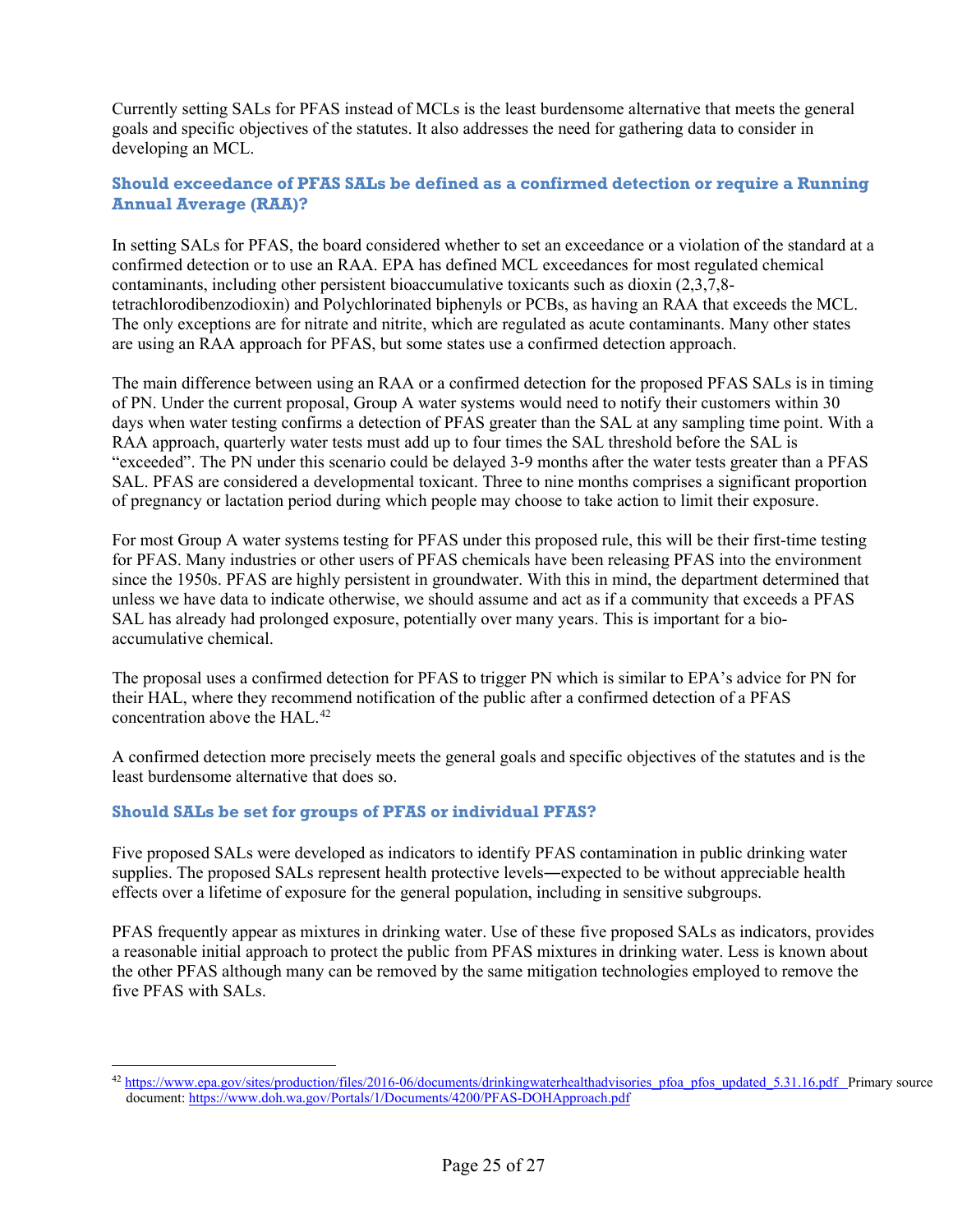When Group A water systems take actions based on a PFAS SAL, the department encourages them to choose mitigation options that are effective at removing many PFAS such as granular activated carbon and anion exchange resin filtration. Ultimately, a more comprehensive grouped approach to regulation is preferred to a chemical-by-chemical approach given the large size of the PFAS class of chemicals.

As the science advances, PFAS could be grouped according to subclasses based on key characteristics such as chemical structure, bioavailability, bioaccumulation potential, toxicity, or mechanism of action. A group approach will be considered in the future to regulating PFAS mixtures if a method becomes available that is supported by science.

The five proposed PFAS with SALs are the best studied of the PFAS commonly detected in our state's drinking water. The approach to developing SALs involved evaluation of the primary PFAS scientific literature and review of recent assessments by federal agencies and several U.S. states. The selected health protective values are from high-quality recent science assessments. Sufficient information was found to recommend SALs for PFOA, PFOS, PFNA, PFHxS, and PFBS.

All five PFAS with SALs have validated methods for measuring in drinking water and the department determined the proposed rule changes are the least burdensome alternative for those required to comply that achieves the goals and specific objections of the underlying statutes. A detailed technical support document that describes the approach, assumptions, and the derivation of each PFAS SAL is available online[43.](#page-25-0)

# **Section 7: Determine that the rule does not require those to whom it applies to take an action that violates requirements of another federal or state law.**

The rule does not require those to whom it applies to take an action that violates requirements of federal or state law.

# **Section 8: Determine that the rule does not impose more stringent performance requirements on private entities than on public entities unless required to do so by federal or state law.**

The rule will not impose more stringent performance requirements on private entities than on public entities. The proposed changes in this rule apply equally to all Group A community and NTNC water systems without regard to ownership, whether it is publicly or privately owned.

# **Section 9: Determine if the rule differs from any federal regulation or statute applicable to the same activity or subject matter and, if so, determine that the difference is justified by an explicit state statute or by substantial evidence that the difference is necessary.**

The proposed rule does not differ from any applicable federal or state regulation or statute applicable to the same activity or subject matter.

<span id="page-25-0"></span><sup>43</sup> Ibid. page 14, footnote 25